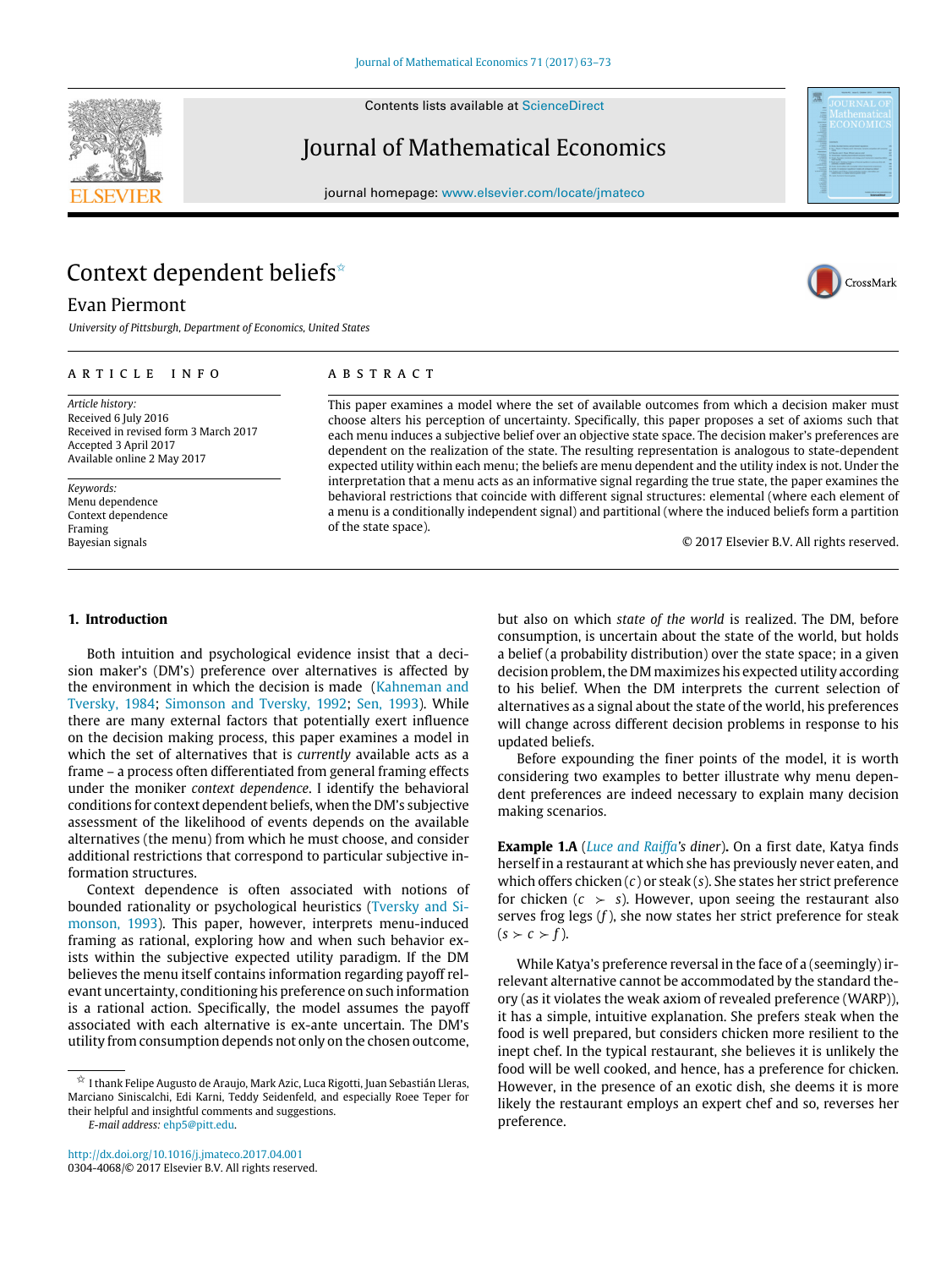<span id="page-1-6"></span>**Example 2.A** (*[Sen'](#page-10-5)s date*)**.** After dinner, Katya's date, Mitya, asks whether she would like to end the date and go home (*h*) or go next door and get a drink (*d*). Thinking the date a success, Katya strictly prefers getting a drink  $(d > h)$ . However, before she can respond, Mitya offers a third option: the acquisition and consumption of crystal methamphetamine (*m*). Katya now strictly prefers going home  $(h > d > m)$ .

Here, again, Katya's rather intuitive behavior cannot be explained by standard theory. She understands the offer of methamphetamine as a signal regarding Mitya's character. So, while she would prefer to continue the date as long as it is likely Mitya is reputable, his proposition is sufficient to sway her beliefs away from such a outcome.

These vignettes exemplify two main components of the model. First, it is only the DM's perception of uncertainty that is changing; ex-post tastes are fixed. In other words, if the DM knew with certainty which state of the world was to be realized, he would exhibit a constant preference across menus. Second, the uncertainty is *local*. The realization regarding the quality of the food in one restaurant is not informative about the quality in a different restaurant; that a previous date was virtuous is not evidence that a future date will be.<sup>[1](#page-1-0)</sup>

The first part of this paper axiomatizes a particular type of context-dependence which adheres to these two restrictions. As in [Anscombe](#page-10-6) [and](#page-10-6) [Aumann](#page-10-6) [\(1963\)](#page-10-6), I examine a DM who ranks *acts* (i.e., functions) from a state space, *S*, into lotteries over consumption,∆(*X*).[2](#page-1-1) Naturally, given the motivation, not all of *X* will always be available. The DM's entertains a family of preferences over acts, indexed by the subset of *X* that is currently available. Therefore, for each  $A \subseteq X$ , we see the decision maker's preference,  $\succeq_{A}$ , over {*f* : *S* → ∆(*A*)}. Then, a *menu-induced belief representation* (MBR) is a single utility index,  $u : S \times X \to \mathbb{R}$ , and a menu-indexed family of beliefs  $\{\mu_A\}_{A\subseteq X} \subseteq \Delta(S)$  such that

$$
U_A(f) = \mathbb{E}_{\mu_A} \left( \mathbb{E}_{f(s)}(u(s, x)) \right) \tag{MBR}
$$

represents  $\succcurlyeq_A$ , where  $\mathbb{E}_{\pi}(\varphi)$  denotes the expectation of the random variable  $\varphi$  with respect to the distribution  $\pi$ . Fixing the menu, the DM acts as a subjective expected utility maximizer. The utility index, *u*, is the same across menus. This is the consequence of the main axiom, [menu](#page-3-0) [consistency.](#page-3-0) Menu consistency dictates, conditional on the realization of a particular state, the DM's preference for alternatives is fixed across menus. Therefore, the context effect is entirely characterized by the change in the DM's beliefs regarding the state space. This places clear limits on the type of context effects that can be accommodated by a MBR. Since any change in preference is the consequence of shifting beliefs, context dependence cannot reverse preference over outcomes for which the resolution of the state is payoff irrelevant (note, because the tastes are state-dependent, constant acts are not necessarily certain outcomes). The general model also imposes a [continuity](#page-4-0) [condition](#page-4-0)<sup>[3](#page-1-2)</sup> – if two menus differ only slightly, then so do their associated beliefs.

Since this paper interprets context effects as being entirely driven by informational concerns, $4\,$  $4\,$  it is of interest to understand how the DM uses the context to update his belief. A modeler, who has access to a DM's preferences in a variety of contexts may want to understand what kind of subjective information the DM believes is encoded by each context. Identifying the connection between a context and its induced belief allows a modeler to make counterfactual arguments. For example, understanding that the DM believes frog legs are the mark of a good restaurant (rather than, say, having 3 items on the menu) allows the modeler to predict what the DM would do at a new restaurant. The second part of this paper explores how menus might correspond to the beliefs they induce. In particular, what restrictions indicate that the DM, acting as a Bayesian, holds a prior belief regarding the state space, and interprets each menu as a collection of signals regarding the relative likelihood of each state? What further restrictions allow us to identify the prior and the structure of these signals?

Following the *anything goes* result of [Shmaya](#page-10-8) [and](#page-10-8) [Yariv](#page-10-8) [\(2016\)](#page-10-8), any MBR can be rationalized by some prior and set of signals. Without imposing any additional structure, Bayesianism imparts no falsifiable restrictions. Thus, a modeler cannot disentangle an irrational DM who chooses a belief at random in each context from a DM who acts rationally according to his prior belief and information encoded by the context. Moreover, and equally damningly, the rationalizing Bayesian model is highly non-unique. In light of this, I consider two more restrictive signal structures and their corresponding behavioral restrictions.

In the first signal structure, an *elemental signal structure*, the DM takes the elements of the menus as signals. Specifically, he assumes that in each state, *s*, element *x* is included with probability *l*(*x*, *s*) and excluded with  $1 - l(x, s)$ . Therefore, the collection of included elements (the menu) is the result of a series of conditionally independent random draws. If  $l(x, s) > l(x, s')$  then *x* is more likely to be available in state *s* than *s* ′ , so observing *x* will increase the relative likelihood of state *s*.

<span id="page-1-5"></span>**Example 2.B** (*[Sen'](#page-10-5)s date, revisited*). Let  $S = \{r, d\}$  indicate reputable and depraved characters, respectively. Katya's has MBR preferences and the following utility index:

$$
u(r, h) = 1 \quad u(r, d) = 5 \quad u(r, m) = -10
$$
  
 
$$
u(d, h) = 1 \quad u(d, d) = -5 \quad u(d, m) = -10.
$$

She initially believes  $\mu(r) = \frac{9}{10}$  and  $\mu(d) = \frac{1}{10}$ . She also believes that, while all dates will offer going home and getting a drink, depraved characters offer meth with probability  $\frac{1}{10}$ , with reputable characters with only probability  $\frac{1}{100}$ .

After updating upon seeing the menu  $\{h, d\}$ , she holds the beliefs  $\mu(r) = \frac{891}{981}$  and  $\mu(d) = \frac{90}{981}$ ; her preference is given by  $U_{\{h,d\}}(d) = \frac{5(801)}{981} > 1 = U_{\{h,d\}}(h)$ . After the menu  $\{h, d, m\}$ , she holds the beliefs  $\mu(r) = \frac{9}{19}$  and  $\mu(d) = \frac{10}{19}$ ; her preference is given  $\frac{1}{19}$  by  $U_{\{h,d,m\}}(h) = 1 > \frac{-5}{19} = U_{\{h,d,m\}}(d).$ 

I show that this behavior is captured axiomatically by the restriction that the same element, included in two different menus, must have the same proportional effect of beliefs. Moreover, given that a DM entertains an elemental signal structure, the effect of each element on relative likelihoods can be identified uniquely. Next, I consider a *partitional signal structure* (a special case of an elemental signal structure). Here, the DM entertains a partition of the state space and each menu indicates a particular event of the partition has obtained. In other words, the DM believes each menu can only occur in a particular subset of the state space.

<span id="page-1-4"></span>**Example 1.B** (*[Luce](#page-10-4) [and](#page-10-4) [Raiffa'](#page-10-4)s diner, revisited*). Let  $S = \{h, m, l\}$  indicate high and medium and low quality food, respectively. Katya's has MBR preferences and the following utility index:

| $u(h, c) = 12$ | $u(h, s) = 16$ | $u(h, f) = 6$  |
|----------------|----------------|----------------|
| $u(m, c) = 9$  | $u(m, s) = 8$  | $u(m, f) = 5$  |
| $u(l, c) = 7$  | $u(l, s) = 4$  | $u(l, f) = 3.$ |

<span id="page-1-0"></span> $1$  Of course, one could tell a different story where there is a dynamic component by which the DM learns about the likelihood of states from experience. This is well outside of the current model.

<span id="page-1-1"></span><sup>2</sup> For a set *<sup>Y</sup>*, ∆(*Y*) is the set of distributions thereover.

<span id="page-1-2"></span><sup>3</sup> This is a vacuous assumption when *X* is a discrete space.

<span id="page-1-3"></span><sup>4</sup> In contrast to, for example, [\(Kalai](#page-10-7) [et](#page-10-7) [al.,](#page-10-7) [2002\)](#page-10-7) in which the change in the rationalizing preference may be the result of changing tastes.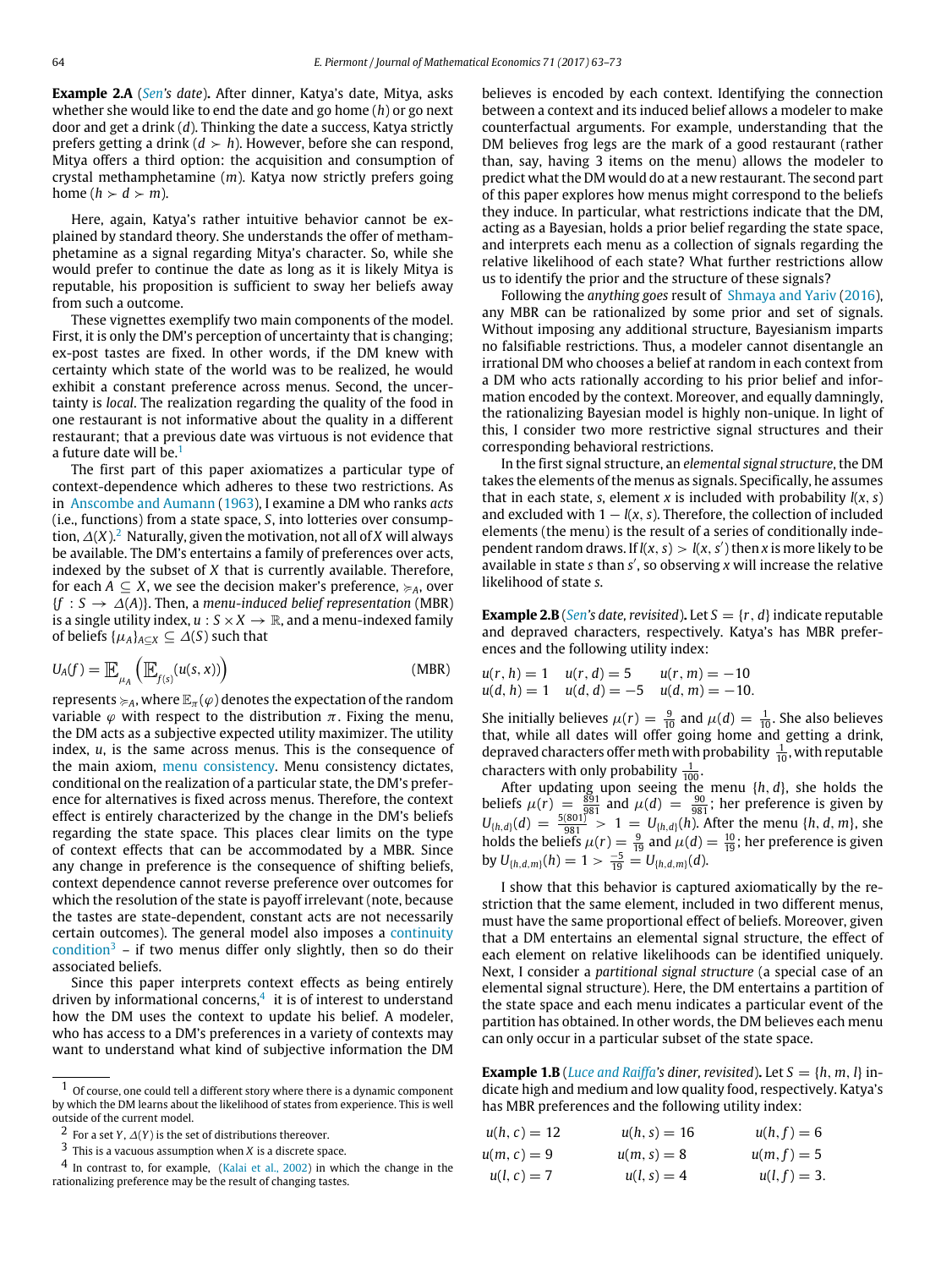She initially believes each of the three types are equally likely:  $\mu(h) = \mu(m) = \mu(l) = \frac{1}{3}$ . She also believes only (and all) high quality restaurants offer a three dishes, while medium and low quality restaurants offer only chicken and steak. Katya entertains the partition  $\{\{h\}, \{m, l\}\}\$ , where the frog legs' inclusion stipulates the first event obtains and their exclusion stipulates the second.

So, after seeing {*c*, *s*} she believes food is either medium or low (with equal probability), so  $U_{\{c,s\}}(c) = 8 > 6 = U_{\{c,s\}}(s)$ , while the menu  $\{c, s, f\}$  indicates with certainty the food is good, so  $U_{\{c,s,f\}}(s) = 16 > 12 = U_{\{c,s,f\}}(c)$ .

Given the nestedness of these statistical models, [Example 1.B](#page-1-4) can also be understood as being rationalized by a elemental signal structure, where the  $l(h, f) = 1$  and the  $l(m, f) = l(l, f) = 0$ . On the other hand, [Example 2.B](#page-1-5) cannot be rationalized with a partitional structure because in/exclusion of methamphetamine does not change the set of states Katya considers possible but does change her preferences.[5](#page-2-0)

A different potential resolution for the context effect described in [Example 1.A](#page-0-1) would be the following: a steak in a restaurant that offers frog legs,  $s<sub>1</sub>$ , is simply not the same object as a steak in a restaurant without frog legs,  $s<sub>2</sub>$ : the DM has the completely standard and rationalizable preference  $s_1 > c > s_2$ . Any apparent preference reversal is the result of the modelers conflation of the two distinct alternatives  $s_1$  and  $s_2$ . While this approach has the appeal of being trenchant and simple, it has two serious limitations. First, the consolidation of  $s_1$  and  $s_2$  happens for good reason; both alternatives are described by the same objective labels. So, from the modelers perspective, the only reason  $s_1$  and  $s_2$  should be differentiated is because of the DM's preference reversal. Of course, it could be equally likely that 'chicken' is the variable entity, rather than steak. An unrestricted expansion of the choice set can rationalize any preference, but there is no unique way of doing so. $6$ Because of this, such an approach cannot provide any explanation as to the mechanism by which the DM changes his preference (for example, that frog legs are always an indication of high quality food, regardless of the menu) and has no falsifiable predictions.

Second, expanding the choice set, without any restriction on how the expansion relates to larger patterns in choice, eschews the informational channel—the DM himself only observes the label *s*. That is to say, while the DM *does* regard a high-quality steak as different from a low quality steak, he cannot choose between these options. Rather, he must choose *s*, which may turn out to be of either variety. The inclusion of frog legs does not change the final (ex-post) outcomes, but rather the probabilities they occur. This paper, by looking at acts, captures exactly this phenomenon. By understanding the change in preference to be related to the change in subjective beliefs, this paper is able to identify the type of information the DM learns from the in/exclusion of alternatives.

#### *1.1. Organization*

This paper is organized as follows. The general model is presented in Section [2,](#page-2-2) with the representation theorem for the main result contained in Section [2.3.](#page-4-1) Section [2.4](#page-4-2) discusses the shortcomings of a variant model with state-independent utilities. Section [3](#page-4-3) explores the additional restrictions necessary to capture particular signal structures. Finally, a survey of relevant literature is found in Section [4.](#page-6-0) [Appendix A](#page-7-0) provides an example of how menu dependent beliefs could arise naturally in a strategic environment. All proofs are contained in the [Appendices B](#page-8-0) and [C.](#page-8-1)

#### **2. General model**

#### *2.1. Structure and primitives*

Let *X* be a separable and metrizable topological space, representing the grand set of consumption alternatives, and with typical elements  $x$ ,  $y$ ,  $z$ . Define  $x^*$  and  $x_*$  to be two distinguished elements of *X*, referred to as universal alternatives, and set  $\star = \{x^*, x_*\}$ . Let *cl*(*X*) denote the set of closed subsets of *X*; endow *cl*(*X*) with the Hausdorff metric topology. Let  $\mathcal{M}(X)$  denote the set of all subsets of *X* which contain  $\star$ .<sup>[7](#page-2-3)</sup> Typical elements are *A*, *B*, *C*. Elements of  $M(X)$  are called menus, with the interpretation that they represent the set of *currently available* consumption alternatives.

For any topological space *Y*, let ∆(*Y*) denote the set of all probability measures on  $(Y, B(Y))$ , where  $B(Y)$  denotes the Borel σ-algebra on *Y*. If µ ∈ ∆(*Y*), and ϕ : *Y* → R is bounded and continuous, let

 $\mathbb{E}_{\mu}(\varphi) =$  $\sqrt{ }$  $\int$  $\overline{\mathsf{I}}$ ∫  $\int\limits_Y \varphi(y)\,d\mu(y)$  whenever *Y* is infinite, and, ∑ *Y*  $\varphi(y)\mu(y)$  whenever *Y* is finite,

denote the expectation of  $\varphi$  with respect to  $\mu$ . Endow  $\Delta(Y)$  with the weak\* topology, i.e., so that the  $\mathbb{E}_{\mu} \varphi$  is continuous in  $\mu$ .

Notice, for each  $A \in \mathcal{M}(X)$ ,  $A$  is the subset of a separable metric space, and thus, separable itself, so ∆(*A*) is metrizable. In the standard abuse of notation, identify  $x \in X$  with the degenerate distribution on *x*. Typical elements of  $\Delta(X)$  are denoted  $\pi$ ,  $\rho$ ,  $\tau$ .

Let *S* denote a finite state space. Endow  $\Delta(X)^S$  with the product topology. The objects of choice will be menu-induced acts: for each *A* ∈ *M*(*X*) define  $\mathcal{F}_A = \Delta(A)^S = \{f : S \rightarrow \Delta(X)|f(s) \in \Delta(A), \forall s \in S\}$ *S*}. An act is a commitment to a particular consumption conditional on the realization of the state space, and so,  $\mathcal{F}_A$  corresponds to the acts available given the menu *A*. In other words, when the set of available alternatives is *A*, then the only feasible acts are those that provide only lotteries over *A*.

For each act, *f* (*s*) is the distribution over *X* obtained for realization *s*. Again, abusing notation, identify each  $\pi \in \Delta(X)$  with the degenerate act such that  $\pi(s) = \pi$  for all *s*. For any  $f, g \in$ *F*<sub>X</sub>, and event *E* ⊆ *S*, let  $f$ <sub>−*E*</sub>g be the act that coincides with  $f$ everywhere except on *E*, where it coincides with *g*. Further, for some  $\alpha \in (0, 1)$  let  $\alpha f + (1 - \alpha)g$  be the point-wise mixture of f and *g* (i.e.,  $(\alpha f + (1 - \alpha)g)(s) = \alpha f(s) + (1 - \alpha)g(s)$  for each  $s \in S$ ). It is immediate that if  $f \in \mathcal{F}_A$  and  $g \in \mathcal{F}_B$  then  $f_{-E}g$  and  $\alpha f + (1-\alpha)g$ both belong to  $\mathcal{F}_{A\cup B}$  (in particular, note the case when  $A = B$ ).

The primitive of the model is the family of preference relations {≽*A*⊂ F*<sup>A</sup>* × F*A*}*A*∈M(*X*) . That is, the DM's preference over the acts which are available given each possible menu. With regards to notation, it is assumed whenever  $f \geq A$  *g*' is written both *f* and *g* belong to  $\mathcal{F}_A$ . For any relation  $\succcurlyeq$ , let  $\succ$  and  $\sim$  denote the asymmetric and symmetric components, respectively.

#### *2.2. Axioms*

The goal of the most general representation is to provide the basic framework in which a DM might condition his beliefs regarding the state space on the menu at hand. That is, the DM treats the set of currently available consumption alternatives as a signal regarding the likelihood of different states. Given the menu, the DM acts as a subjective expected utility maximizer, with respect to his menuinduced beliefs. Clearly, each menu dependent preference should satisfy the expected utility axioms:

<span id="page-2-2"></span><span id="page-2-0"></span><sup>5</sup> Of course, this observation assumes we have identified the posterior distributions. Had we only had the sparse preferences outlined in [Example 2.A,](#page-1-6) we would not have enough data to identify the signal structure.

<span id="page-2-1"></span> $6$  One could ask what is the minimal expansion necessary for rationalization–this is essentially the motivation behind [\(Kalai](#page-10-7) [et](#page-10-7) [al.,](#page-10-7) [2002\)](#page-10-7).

<span id="page-2-3"></span><sup>7</sup> I will interpret  $\star$  as a set of outside options, which explains their universal availability.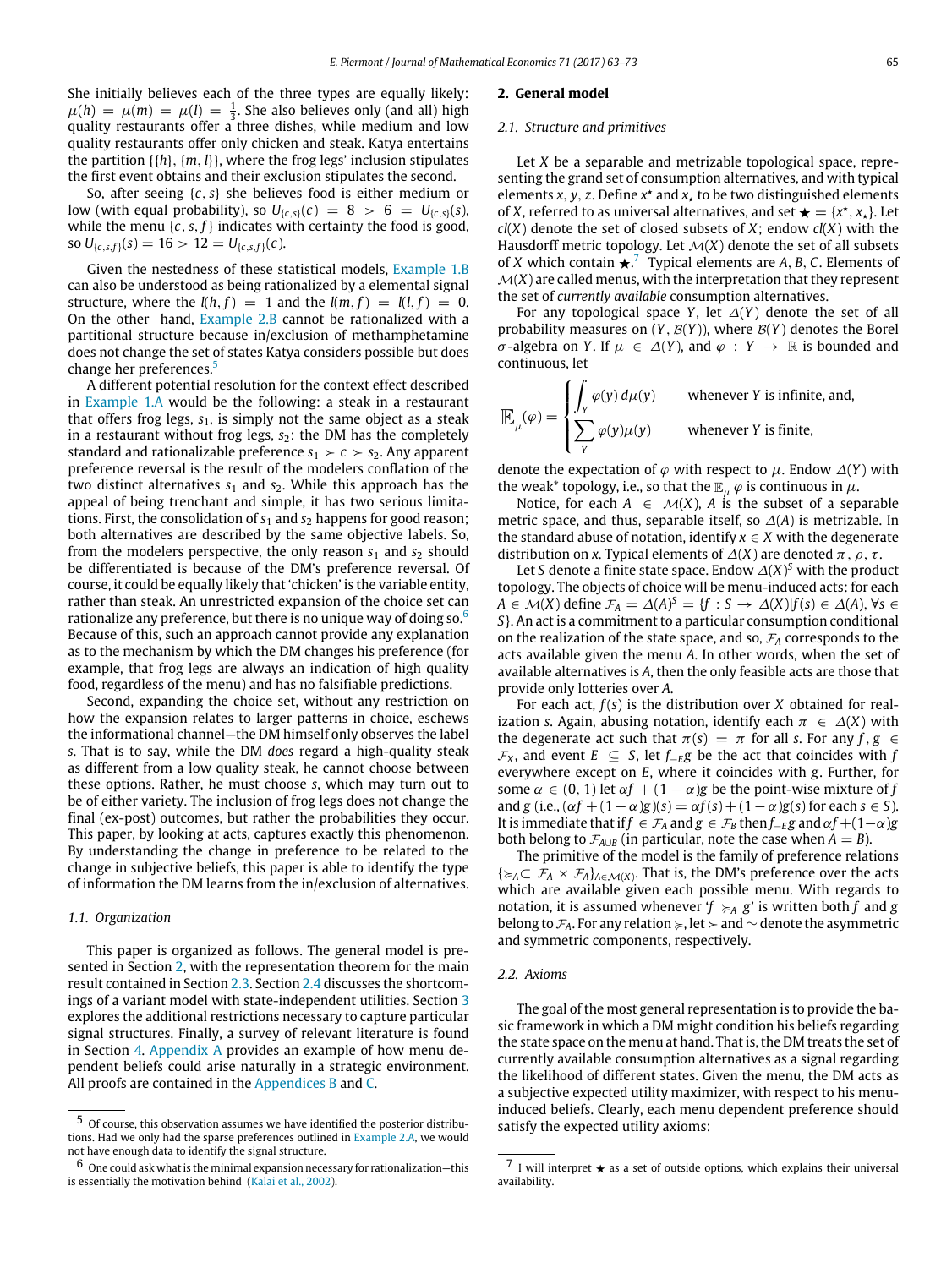<span id="page-3-1"></span>**A1** (*Expected Utility ([EU](#page-3-1))*). For each  $A \in \mathcal{M}(X)$ ,  $\succcurlyeq_A$  *satisfies the expected utility axioms, namely,*

- 1. *Weak Order.* ≽*<sup>A</sup> is a non-trivial weak order.*
- 2. **Independence**. For all  $f$ ,  $g$ ,  $h \in \mathcal{F}_A$  and  $\alpha \in (0, 1)$ ,  $f \succcurlyeq_A g \iff$  $\alpha f + (1 - \alpha)h \succcurlyeq_A \alpha g + (1 - \alpha)h$ .
- 3. **Continuity**. For all  $f \in F_A$ , the sets  $\{g \in \mathcal{F}_A | g \succ_{A} f\}$  and {*g* ∈ F*A*|*f* ≽*<sup>A</sup> g*} *are closed in* F*A.*

The following well known result (so well known in fact, that it is included only to fix notation for expositional purposes $^{\rm 8})$  $^{\rm 8})$  $^{\rm 8})$  shows [EU](#page-3-1) provides the expected utility structure for each menu dependent preference.

**Proposition 2.1** (*Expected Utility*). { $\succcurlyeq A \subset \mathcal{F}_A \times \mathcal{F}_A$ } $A \in \mathcal{M}(X)$  satisfies [EU](#page-3-1) if and only if for each  $A \in \mathcal{M}(A)$  there exists some continuous and *bounded*  $w : S \times X \rightarrow \mathbb{R}$  *such that* 

$$
U_A^{VNM}(f) = \sum_s \left( \mathbb{E}_{f(s)}(w_A(s,x)) \right),
$$

*represents*  $\succcurlyeq_A$ *. Moreover, if*  $w_A(s, x)$  *and*  $\hat{w}_A(s, x)$  *both represent*  $\succcurlyeq_A$ *, then*  $w_A(s, x) = a_A \hat{w}_A(s, x) + b_A(s)$  where  $a_A \in \mathbb{R}_{++}$  and  $b_A(s) \in \mathbb{R}$ *for all*  $s \in S$ *.* 

Recall that  $f(s)$  and  $g(s)$  are given, objective probability measures. The index  $w(\cdot)$  can be decomposed into tastes (the utility of consuming an object given the state) and beliefs (the subjective likelihood of each state). Indeed, choose some probability distribution  $\mu \in \Delta(S)$  such that  $\mu(s) > 0$  and let  $u_A(s, x) = \frac{\tilde{w}_A(s, x)}{\mu(s)}$ ; it is clear that

$$
\mathbb{E}_{\mu}\left(\mathbb{E}_{f(s)}(u_A(s,x))\right)
$$

represents ≽*A*. Of course, this creates the classic problem of multiple rationalizing beliefs: if we consider some other ν ∈ ∆(*S*) such that  $v(s) > 0$ , then v and  $u'_{A}(s, x) = \frac{w_{A}(s, x)}{v(s)}$  also represent the same preference. We cannot identify the DM's tastes for ex-post outcomes or his beliefs; the two are jointly determined.

The motivation for expanding our data to include the family of menu-induced preferences is to understand how the menu can alter the beliefs of the DM. In light of this, it becomes obvious further structure is needed to separate the effect on the perception of uncertainty (i.e., menu induced changes in belief) from other internal changes in preference (i.e., a change in tastes).

The first novel axiom, *menu-consistency*, is the first step towards such a disentanglement, and, captures the main behavior behind menu-induced beliefs. It states that the DM's tastes for outcomes do not depend on the menu at hand. This implies, any difference in preferences across menus must be the result of a change in perception of the underlying uncertainty.

Of course, the DM only cares about the assignment to state *s* if he believes there is a possibility *s* will be realized. Therefore, menuconsistency should only hold after realizations assigned positive probability according to the DM's subjective assessment. To make such ideas precise, I first need to consider null events.

**Definition 1.** An event,  $E \subset S$ , is **null for menu A** (hereafter, null-A) if for all  $f, g \in \mathcal{F}_A$ ,

$$
f_{-E}g\sim_A f.
$$

Let *N<sup>A</sup>* denote the set of states that are null-A, and *N* denote the set of everywhere null states:  $N = \bigcap_{A \in \mathcal{M}(A)} {N_A}^9$  $N = \bigcap_{A \in \mathcal{M}(A)} {N_A}^9$ 

Null events, in general, have two indistinguishable interpretations. First, that the DM is indifferent between all available options conditional on the realization of the null event, *E*; second, that the DM places zero probability on *E* occurring. However, assuming the DM's tastes are consistent across different menus (the assumption that will be formalized shortly), it is possible to differentiate these two interpretations of null events. If a state, *s*, is null-A, but there exists a different menu, *B*, for which the DM displays a strict preference over elements of *A* (given realization of *s*), it must be that *s* was assigned zero probability when facing *A*. This is because the DM cannot be indifferent to all elements of *A* (contingent on *s*) since he displays strict preference in the menu *B*. This is formalized by evidently-null events, first considered in [Karni](#page-10-10) [et](#page-10-10) [al.](#page-10-10) [\(1983\)](#page-10-10).

**Definition 2.** An event,  $E \subset S$ , is **evidently null for menu A** (hereafter, e-null-A) if *E* is null-A and for all  $s \in E$  there exists some menu *B* such that

$$
(f_{-s}g) \succ_B f
$$

for some  $f$ ,  $g$  in  $\mathcal{F}_{A \cap B}$ . Let  $E_A$  denote the union of all e-null-A events.[10](#page-3-4)

With this definition in mind we can now define menu consistency.

<span id="page-3-0"></span>**A2** (*Menu Consistency ([MC](#page-3-0))*). *For all A, B*  $\in$  *M(X) and s*  $\in$  *S with s* ∉  $E_A \cup E_B$ *, and all f* ∈  $\mathcal{F}_A$ *, g* ∈  $\mathcal{F}_B$ *, h* ∈  $\mathcal{F}_{A \cap B}$ *, and such that*  $f(s) = g(s)$ ,

$$
f_{-s}h \succcurlyeq_A f \iff g_{-s}h \succcurlyeq_B g.
$$

If  $\{\succcurlyeq_A\}_{A \in \mathcal{M}(X)}$  is menu-consistent, the DM's tastes for outcomes are identical across menus. To see this, let  $\pi = f(s) = g(s)$  and  $\rho = h(s)$ . Then [MC](#page-3-0) states that the DM's preference between  $\rho$ and  $\pi$ , in state *s*, does not depend on the context in which the decision is made (i.e., does not depend on the menu from which the acts were constructed). Behaviorally, this indicates that any context effect does not alter the DM's preferences *conditional* on the realization of a particular state. In other words, if the DM knew the true state, there would be no context effect. It is this restriction that differentiates this model from a more general interpretation of context effects as psychological biases without foundation in rational behavior. The change in behavior across menus is *not* the result of a change in the state-dependent preference for outcomes (objects about which the DM is ostensibly certain) but of a change in his perception of the between-state-tradeoffs (the domain of uncertainty).

By the very nature of the problem at hand, we are losing structure in comparison to the standard model and so the axioms are weaker in comparison. As such, [MC](#page-3-0) does not characterize a *new* behavior that is the result of context dependent beliefs, but rather places limits on how much structure is lost. What structure is retained by [MC](#page-3-0) guarantees we can find a family of representation for  $\{\succcurlyeq_A\}_{A \in \mathcal{M}(X)}$  that shares a common utility index. In other words, the primitive is represented by a single utility index and a family of menu-induced beliefs. It is important to note that this does not rule out preference reversals, even over constant acts. Each menu carries with it a perception of uncertainty, and can therefore change the DM's preferences for acts. However, given menu-consistency, any preference reversal is due entirely to the change in beliefs, and not because of changes in ex-post tastes. Setting  $f = g$  in the definition, consistency guarantees that the ordering between *f*−*s*ρ and *f*−*s*π hold regardless of the ambient menu.

Under the definition of a *frame* as (seemingly irrelevant) information which alters the DM's perception of uncertainty, then

<span id="page-3-2"></span><sup>8</sup> Of course, for a reference with the exact set up see [\(Grandmont,](#page-10-9) [1972\)](#page-10-9), Theorem 2 and its Corollary.

<span id="page-3-3"></span> $9$  Notice, the set of null-A events form a lattice with respect to set inclusion, with *N<sup>A</sup>* the maximal element.

<span id="page-3-4"></span><sup>10</sup> Notice, the set of e-null-A events form a sub-lattice of the lattice of null-A events, with *E<sup>A</sup>* the corresponding maximal element.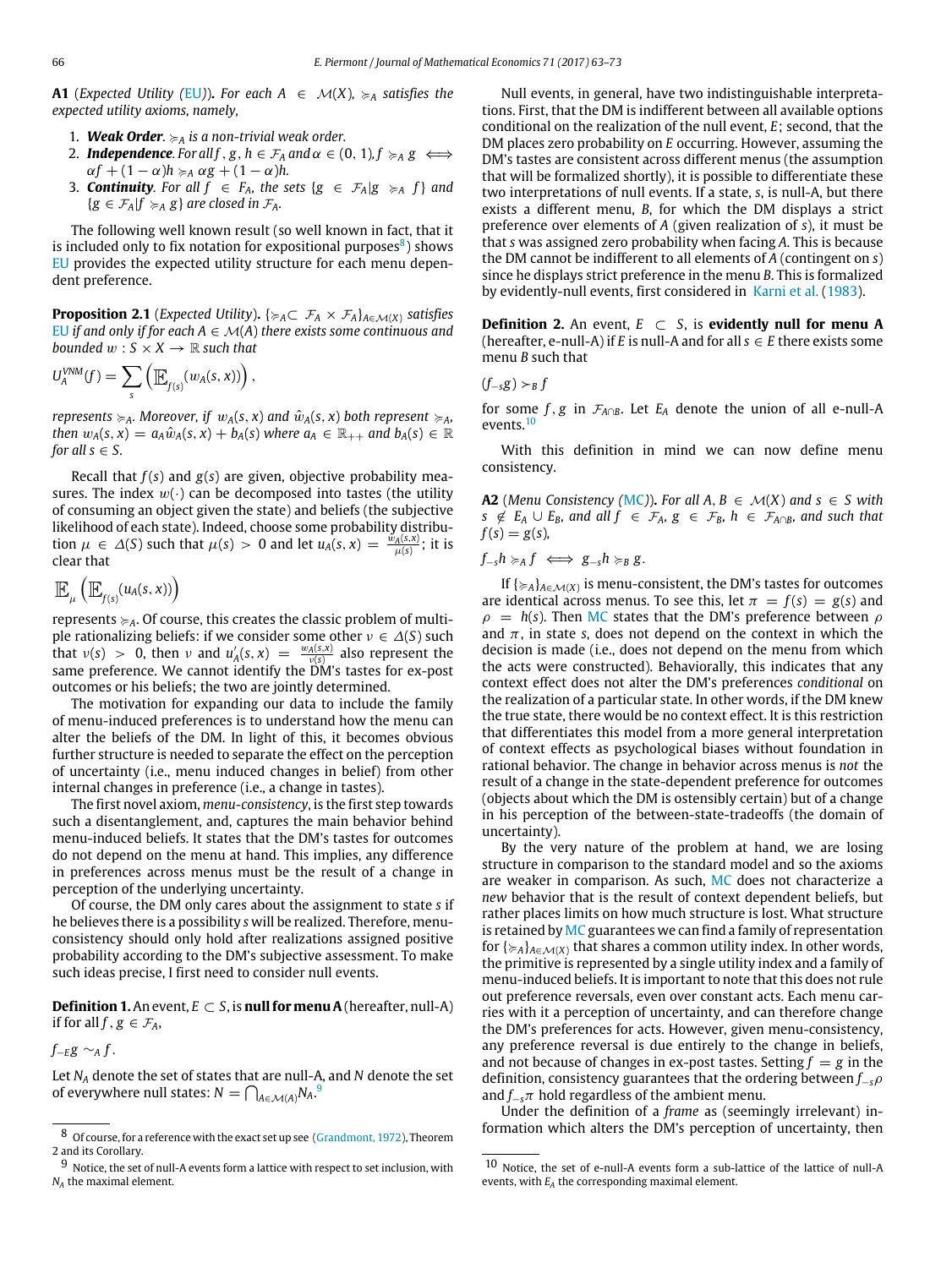[EU](#page-3-1) and [MC](#page-3-0) exactly capture the behavior where the DM uses the menu as a frame. Unfortunately, from a practical vantage, this is insufficient, as the problem of non-uniqueness of beliefs persists. When tastes and beliefs cannot be separated, we cannot identify the avenue by which context effects alter the DM's choice process.

To overcome the issue of multiple rationalizing beliefs, [Anscombe](#page-10-6) [and](#page-10-6) [Aumann](#page-10-6) [\(1963\)](#page-10-6) restricted preferences to be state independent (i.e., in every non-null state, the ranking over distributions is the same). State dependency is a very restrictive assumption; it interprets states as abstract probabilistic events that have no meaning outside of their use as betting devices. Beyond this philosophical issue, state-dependence is a necessary requirement to capture the full gamut of context effects (this necessity is made precise in [Remark 2.3\)](#page-4-4). For these reasons, this model weakens state-independence to apply only over  $\star$ . [UV](#page-4-5) plays the same roles as state independence (equivalently, monotonicity). By ensuring, over the relatively small domain  $\star$ , that preferences in each state coincide, beliefs can be uniquely recovered from choice data. Under the interpretation of universal elements as outside options, it is natural that the ranking of these elements does not change across different menus.

<span id="page-4-5"></span>**A3** (*Universality ([UV](#page-4-5)*)). *For all A*  $\in$  *M*(*X*) *and s*  $\in$  *S with s*  $\notin$  *N<sub>A</sub>* 

$$
f_{-s}x^{\star} >_A f_{-s}x_{\star}
$$

for all 
$$
f \in \mathcal{F}_A
$$
.

It is also of interest (when *X* is indiscrete) to understand when the context effect acts in a continuous manner.

<span id="page-4-0"></span>**A4** (*Continuity of Context ([CC](#page-4-0))*). *If*  $\{A_n\}_{n\in\mathbb{N}}$  *converges to A in*  $\mathcal{M}(X)$ *, then for all f* ,  $g \in \mathcal{F}_{\star}$ , if  $f \succcurlyeq_{A_n} g$  for all n then  $f \succcurlyeq_A g$ .

In other words, the DM's preference over universal acts is con-tinuous with respect to changes in the menu.<sup>[11](#page-4-6)</sup> If [CC](#page-4-0) were violated, then there would exist a menu *A* such that for any arbitrarily small distance,  $\epsilon$ , there exists a menu,  $A^{\epsilon}$ , that (strictly) reverses some strict preference over universal acts *f* and *g*. Thus, there would be a discrete jump in the DM's preference. Of course, [CC](#page-4-0) applies only to universal acts so such a jump in preferences corresponds to discrete jump in the DM's beliefs about the likelihood of states. Hence, [CC](#page-4-0) requires that the information encoded by a context changes continuously with the context.

#### <span id="page-4-1"></span>*2.3. Menu induced belief representation*

<span id="page-4-9"></span>**Theorem 2.2** (*Menu Induced Belief Representation*). (a)  $\{\geq A\}_{A \in \mathcal{M}(X)}$ *satisfies* [EU](#page-3-1)*,* [MC](#page-3-0)*,* [UV](#page-4-5)*, and* [CC](#page-4-0) *if and only if there exists a statedependent utility index, u* :  $S \times X \rightarrow \mathbb{R}$ *, such that*  $u(\cdot, x^*) \equiv 1$ *and*  $u(\cdot, x_{\star}) \equiv 0$ , and such that the projections  $u|_A$  are bounded and *continuous for all*  $A \in \mathcal{M}(X)$ *, and a continuous function*,<sup>[12](#page-4-7)</sup> { $\mu_A \in$  $\Delta(S)$ <sub>*A*∈ $\mathcal{M}(X)$ </sub>, such that for all  $A \in \mathcal{M}(X)$ ,

<span id="page-4-12"></span>
$$
U_A(f) = \mathbb{E}_{\mu_A} \left( \mathbb{E}_{f(s)}(u(s, x)) \right) \tag{MBR}
$$

*represents*  $\succcurlyeq_A$ *, and*  $\mu_A(s) = 0$  *if and only if*  $s \in E_A \cup N$ *.* 

(b) *Moreover, the family of beliefs*  $\{\mu_A \in \Delta(S)\}_{A \in \mathcal{M}(X)}$  is unique and *the utility index, u*(·)*, is unique up to null states.*

# **Proof.** In [Appendix C.](#page-8-1) ■

The proof is quite straightforward. First, [EU](#page-3-1) provides a linear representation for each  $\succcurlyeq_A$ . By [UV](#page-4-5) these representations can be decomposed uniquely into tastes (over *A*) and beliefs, where the utility index is normalized as in the statement of the theorem. Then, these utility indexes can be stitched together to provide a single *u* over the whole of *X*. Finally, [MC](#page-3-0) ensures that this common index will jointly represent each  $\succeq_A$  and [CC](#page-4-0) that beliefs will change continuously.

Because the utility index is fixed across decision problems, the shifting of probabilities is the only avenue for preferences to change. Thus, if an act *f* is preferred to *g* on a state-by-state basis, then it is preferred to *g* in every menu (this is, of course, precisely the content of [MC](#page-3-0)). It is through the menu dependent beliefs that this structure allows for framing effects, were by the DM's preferences change in the face of new alternatives. It follows that the types of preference reversals that are allowable is limited.

#### <span id="page-4-2"></span>*2.4. State-independence*

In light of axiom [UV](#page-4-5), it may seem parsimonious to quit worrying about the distinguished elements,  $x^*$  and  $x_*$ , and require state independence outright. This can, in fact, be accomplished by strengthening [MC](#page-3-0).

<span id="page-4-8"></span> $A2^*$  (*Strong Menu Consistency ([SMC](#page-4-8))*). *For all A*,  $B \in \mathcal{M}(X)$  *and s*  $\in$  *S with*  $s \notin E_A$  *and*  $s' \notin E_B$ *, and all*  $f \in \mathcal{F}_A$ *,*  $g \in \mathcal{F}_B$ *,*  $h \in \mathcal{F}_{A \cap B}$ *, and such that*  $f(s) = g(s')$ ,

$$
f_{-s}h \succcurlyeq_A f \iff g_{-s'}h \succcurlyeq_B g.
$$

[SMC](#page-4-8) states that tastes are consistent, not only across menus (if  $A \neq B$ ) but also across states (if  $s \neq s'$ ). As such, it implies the canonical form of state independence for each  $\succcurlyeq_A$ . When [MC](#page-3-0) is replaced by [SMC](#page-4-8) in [Theorem 2.2,](#page-4-9) the resulting representation coincides except the utility index,  $u : X \rightarrow \mathbb{R}$  is *state-independent*:

<span id="page-4-11"></span>
$$
U_A^{SI}(f) = \mathbb{E}_{\mu_A} \left( \mathbb{E}_{f(s)}(u(x)) \right), \qquad (SI-MBR)
$$

represents  $\succcurlyeq A$ .<sup>[13](#page-4-10)</sup> The existence of the family of beliefs, their uniqueness, and the uniqueness of the utility index are all the same as in [Theorem 2.2.](#page-4-9) While this approach is only a small deviation from the general representation, it implies that there is no uncertainty regarding the preference of constant acts. As discussed before, in order for context effects to have observable content, it must be that the underlying uncertainty is payoff relevant. Together, these facts imply that [SMC](#page-4-8) prohibits the DM from changing his preference over constant acts between different menus.

<span id="page-4-4"></span>**Remark 2.3.** Let  $\{\succcurlyeq_A\}_{A \in \mathcal{M}(X)}$  be represented by ([SI-MBR](#page-4-11)). Then for all  $A, B \in \mathcal{M}(X)$ , and  $\pi, \rho \in \Delta(A \cap B)$ ,  $\pi \succcurlyeq_A \rho \iff \pi \succcurlyeq_B \rho$ .

[Remark 2.3](#page-4-4) can be seen by noting that  $U_A^{SI}(\pi) = \mathbb{E}_{\pi}(u(x))$ , which does not depend on *A*.

#### <span id="page-4-3"></span>**3. Bayesian frames**

The general representation, ([MBR](#page-4-12)), assumes that context effects arise only though an informational channel—that the DM changes his beliefs about the relevant uncertainty after seeing the available alternatives. It does not, however, offer any insight into the connection between the menu at hand and the effect it exerts on beliefs. This section provides an exploration into the behavioral implications, and identification, of particular context effects.

It is of interest to identify the restrictions on behavior that ensure the DM is acting rationally with respect to some *information*

<span id="page-4-6"></span><sup>11</sup> Recall, convergence, of the sequence  $\{A_n\}_{n\in\mathbb{N}}$ , is with respect to the Hausdorff metric on  $\mathcal{M}(X)$ .

<span id="page-4-7"></span><sup>12</sup> I.e., whenever  $A_n$  converges to  $A_n$ ,  $\mu_{A_n}$  converges to  $\mu_A$ .

<span id="page-4-10"></span><sup>13</sup> Notice, [UV](#page-4-5) is somewhat redundant in the presence of [SMC](#page-4-8). In fact, if we are willing to entertain a bit of notational juggling, we can forego it entirely.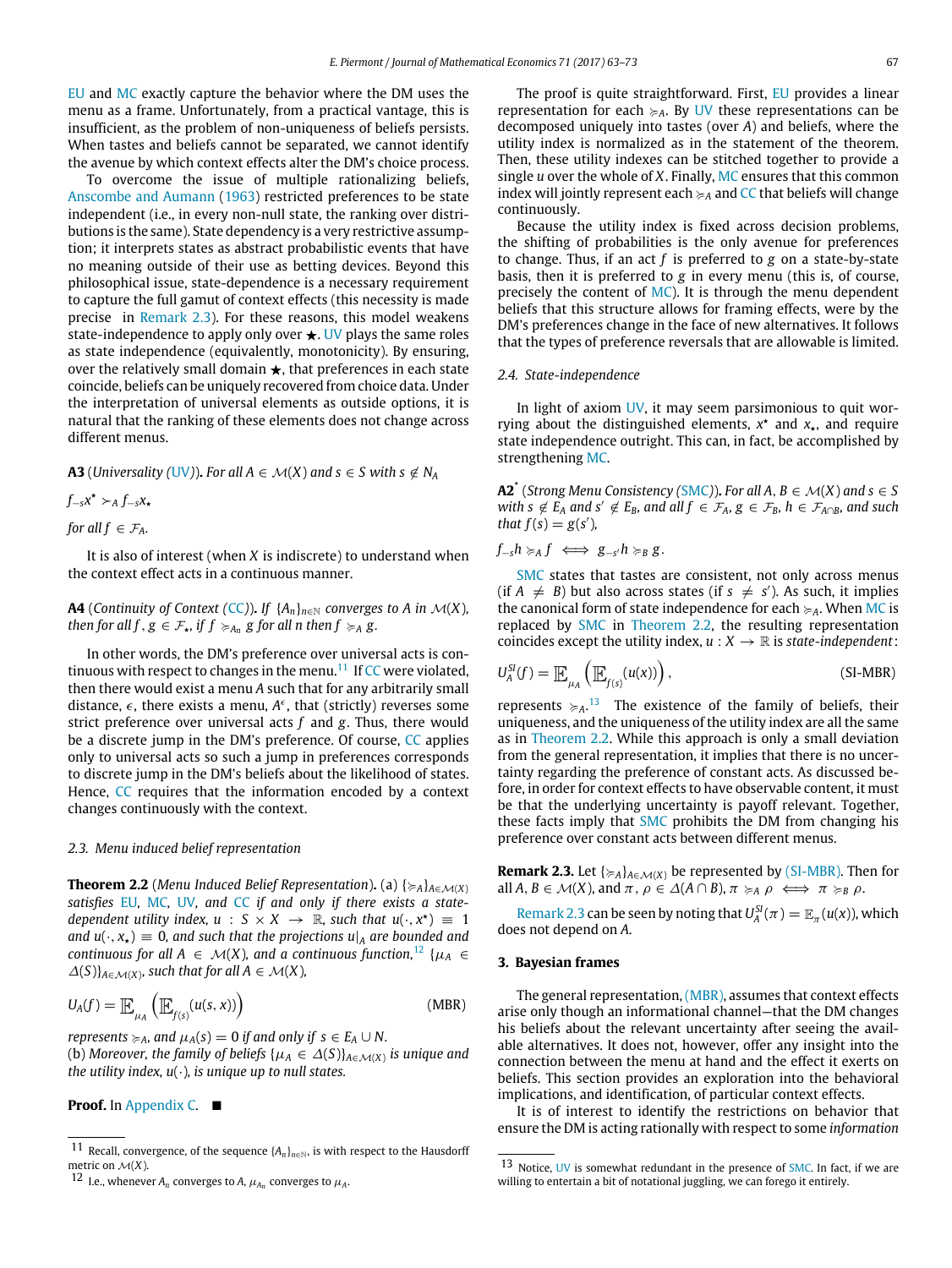*structure* that gives rise to the family of menu-induced beliefs. Consider the interpretation that the DM entertains a prior belief over the state space,  $\mu \in \Delta(S)$ , and observes, along with the menu, some signals, drawn from a (finite) signal space, Θ. The DM also entertains a likelihood function that specifies the likelihood of a given signal, contingent on the true state,  $l : \Theta \times S \rightarrow$  $\mathbb{R}_+$ . Under this interpretation, we say the information structure  $(\mu, l, \Theta)$  generates  $\{\mu_A | A \in \mathcal{M}(X)\}\)$ , if the DM's menu-induced beliefs are the posteriors generated by observing the signals. To keep things notationally clean, through this subsection, I assume that *X* is finite and  $N = \emptyset$ . I always assume the prior,  $\mu$ , has full support. These assumptions ensure the updating procedures are binding everywhere, as it alleviates the concern regarding 0 probability events.

Of course, for the posteriors to be indexed by menus there must be a connection between the signals and the menu. At the most general level, the two coincide:  $\Theta = \mathcal{M}(X)$ .

**Definition 3.** An **information structure based on menus**,  $(\mu, l, \mathcal{M}(X))$ , generates  $\{\mu_A | A \in \mathcal{M}(X)\}$ , if

<span id="page-5-1"></span>
$$
\mu_A(s) = \frac{\mu(s)l(A,s)}{\mathbb{E}_{\mu}(l(A,s'))} \tag{3.1}
$$

and  $\sum_{\mathcal{M}(X)}$ l(A, s)  $= 1$ ,  $\sum_{s}$ l(A, s)  $> 0$  for all  $A \in \mathcal{M}(X)$  and  $s \in S$ .  $^{14}$  $^{14}$  $^{14}$ 

The requirement that the DM entertains some generating  $(\mu, \mathit{l}, \mathcal{M}(X))$ , provides no testable implications. In other words, *every* ([MBR](#page-4-12)) can be described by some prior and likelihood function over menu realizations. The ability to choose both the signals and the prior provides enough degrees of freedom so that it is always possible to rationalize the family of menu induced beliefs.

**Proposition 3.1.** Let  $\{\succcurlyeq_A\}_{A \in \mathcal{M}(X)}$  be represented by some ([MBR](#page-4-12)), with *beliefs*  $\{\mu_A | A \in \mathcal{M}(X)\}$ *. Then there exists some*  $(\mu, I, \mathcal{M}(X))$  *that generates*  $\{\mu_A | A \in \mathcal{M}(X)\}\$ as in [\(3.1\)](#page-5-1)*.* 

# **Proof.** In [Appendix C.](#page-8-1) ■

This result is a corollary of Lemma 1 in [Shmaya](#page-10-8) [and](#page-10-8) [Yariv](#page-10-8) [\(2016\)](#page-10-8). To understand the economic pertinence of the above result, consider the following two hypotheses regarding a ([MBR](#page-4-12)) decision maker: (i) that the DM believes that likelihood of different alternatives being available depends on the underlying state of the world, and so rationally revises his beliefs after observing the available menu, and (ii) the DM associates at random a belief regarding the state space to each menu. In the first scenario, the DM could be considered a Bayesian, and there are many scenarios where identifying the DM's subjective information would be economically relevant. In the second, the DM could be considered irrational, deciding randomly which beliefs to hold. The above result indicated that a modeler who wishes to test if WARP violations present in a data set arise from hypothesis (i) or (ii) cannot do so without making more stringent assumption on the structure of the information.

Setting  $\Theta = \mathcal{M}(X)$  assumes no relation between the signals associated with different menus, and it is this generality that renders behavior wholly unconstrained. However, under more specific assumptions regarding the structure of the signals, there are falsifiable restrictions on observable preference. Thus, while we can never rule out the possibility that the DM is acting in a Bayesian manner with respect to *some* signal space, we can rule out particular models of information.

Recall in [Example 1.B,](#page-1-5) Katya believes, it is much less likely that a reputable date, rather than depraved one, offers methamphetamine, *m*. Moreover, she believes this is independent of whatever else was available. So, for any menu *A*, Katya will believe her date is more likely to be depraved when *A* ∪ *m* is offered rather than *A* alone. More generally, we could think that each element is offered with some probability that depends on the state. Under this interpretation, if the true state is *s*, then *x* will be available with probability  $l(x, s) \in [0, 1]$ . Whenever *x* is more likely to be available in state *s* than in state *s* ′ the observation that *x* is available increases the relative likelihood of *s* compared to *s* ′ ; whenever it is excluded, beliefs shift in the other direction. This corresponds to the signal structure where  $\Theta = X$ , and where signals are conditionally independent.

**Definition 4.** An **information structure based on elements**,  $(\mu, l, X)$ , with conditionally independent signals generates  $\{\mu_A | A \in$  $\mathcal{M}(X)$ } if

<span id="page-5-4"></span>
$$
\mu_{A}(s) = \frac{\mu(s) \prod_{x \in A} l(x, s) \prod_{y \notin A} (1 - l(y, s))}{\mathbb{E}_{\mu}(\prod_{x \in A} l(x, s') \prod_{y \notin A} (1 - l(y, s')))},
$$
\n(3.2)

and  $l(x, s) \in [0, 1]$  for all  $(x, s) \in X \times S$ , and  $l(x^*, s) = l(x_*, s) = 1$ for all  $s \in S$ <sup>[15](#page-5-2)</sup>

The fact that signals are independent, indicates that the inclusion or exclusion of a particular element carries the same informational content regardless of the composition of the menu. Of course, even though the informational value is the same, the magnitude of the effect of this information is relative to the information provided by the other elements included (or excluded) from the menu. This behavior is captured by the following axiom.

<span id="page-5-3"></span>**A5** (*Independent Signals ([IS](#page-5-3))*). *For all*  $x \in X$ *, and*  $A, B \in M(X)$ *, such that*  $x \notin A$  ∪ *B*, and states *s*,  $s' \notin N_A$  ∪  $N_B$ , *if for some distributions*  $\pi^A$ ,  $\rho^A$ ,  $\in \Delta(A)$  and  $\pi^B$ ,  $\rho^B$ ,  $\in \Delta(B)$ :  $(x_\star)_{-s}\pi^A \sim_A (x_\star)_{-s'}\rho^A$  and  $(\mathbf{x}_{\star})$ <sub>−</sub><sub>s</sub> $\pi^{B}$  ∼<sub>B</sub> ( $\mathbf{x}_{\star}$ )<sub>−s</sub><sup>*,*</sup> $\rho^{B}$ , then for all  $\alpha \in (0, 1)$ ,

$$
\begin{aligned} (x_{\star})_{-s}\pi^{A} &\succ_{A\cup x} (x_{\star})_{-s'}(\alpha\rho^{A} + (1-\alpha)x_{\star}) \iff (x_{\star})_{-s}\pi^{B} \\ &\succ_{B\cup x} (x_{\star})_{-s'}(\alpha\rho^{B} + (1-\alpha)x_{\star}). \end{aligned} \tag{3.3}
$$

[IS](#page-5-3) states that the proportional change in belief, in response to the inclusion of an element *x*, is the same across all menus. Without *x*, obtaining  $\pi^A$  in state *s* and  $\rho^A$  in state *s'* (and  $x_*$  everywhere else) are equally appealing, given menu *A*. When *x* is included, the beliefs change, and therefore, so do preferences. [IS](#page-5-3) states that the same proportional change in preferences must occur, regardless of the initial menu. So if the change in preferences is such that,  $\pi^A$  in state *s* is now indifferent to  $\alpha \rho^A + (1 - \alpha)x_x$  in state *s'* (and  $x_{\star}$  everywhere else) given *A*, then the same  $\alpha$  proportional shift preserves indifference when moving from *B* to *B*  $\cup$  *x*. This behavior, along with the general representation, exactly captures the updating procedure given by  $(3.2)$ .

**Theorem 3.2.** *Let*  $\{\succcurlyeq_A\}_{A \in \mathcal{M}(X)}$  *be represented by some* ([MBR](#page-4-12))*, with beliefs*  $\{\mu_A | A \in \mathcal{M}(X)\}$ *, all of which have full support. Then, there exists some*  $(\mu, l, X)$  *that generates*  $\{\mu_A | A \in \mathcal{M}(X)\}\$ as *in* [\(3.2\)](#page-5-4) *if and only if*  $\{\succcurlyeq_A\}_{A \in \mathcal{M}(X)}$  *satisfies* [IS](#page-5-3).

#### **Proof.** In [Appendix C.](#page-8-1) ■

The requirement that all beliefs have full support is tantamount to assuming  $l(x, s) \in (0, 1)$  for all  $x \notin \star$  and  $s \in S$ , and ensures that [\(3.2\)](#page-5-4) is well defined for all menus and states. To include null states

<span id="page-5-0"></span><sup>&</sup>lt;sup>14</sup> The first requirement is equivalent to  $\sum_{\mathcal{M}(X)} l(A, s) > 0$ , and is included in the current form only for its interpretational content. Under this normalization, we can think of *l*(*A*, *s*) as the probability of seeing menu *A* in state *s*. The second requirement states that all menus are ex-ante possible. This ensures that  $(3.1)$  is always well defined.

<span id="page-5-2"></span><sup>&</sup>lt;sup>15</sup> The requirement regarding  $x^*$  and  $x_*$ , stems from the fact that they are necessarily realized in every state, and hence, uninformative.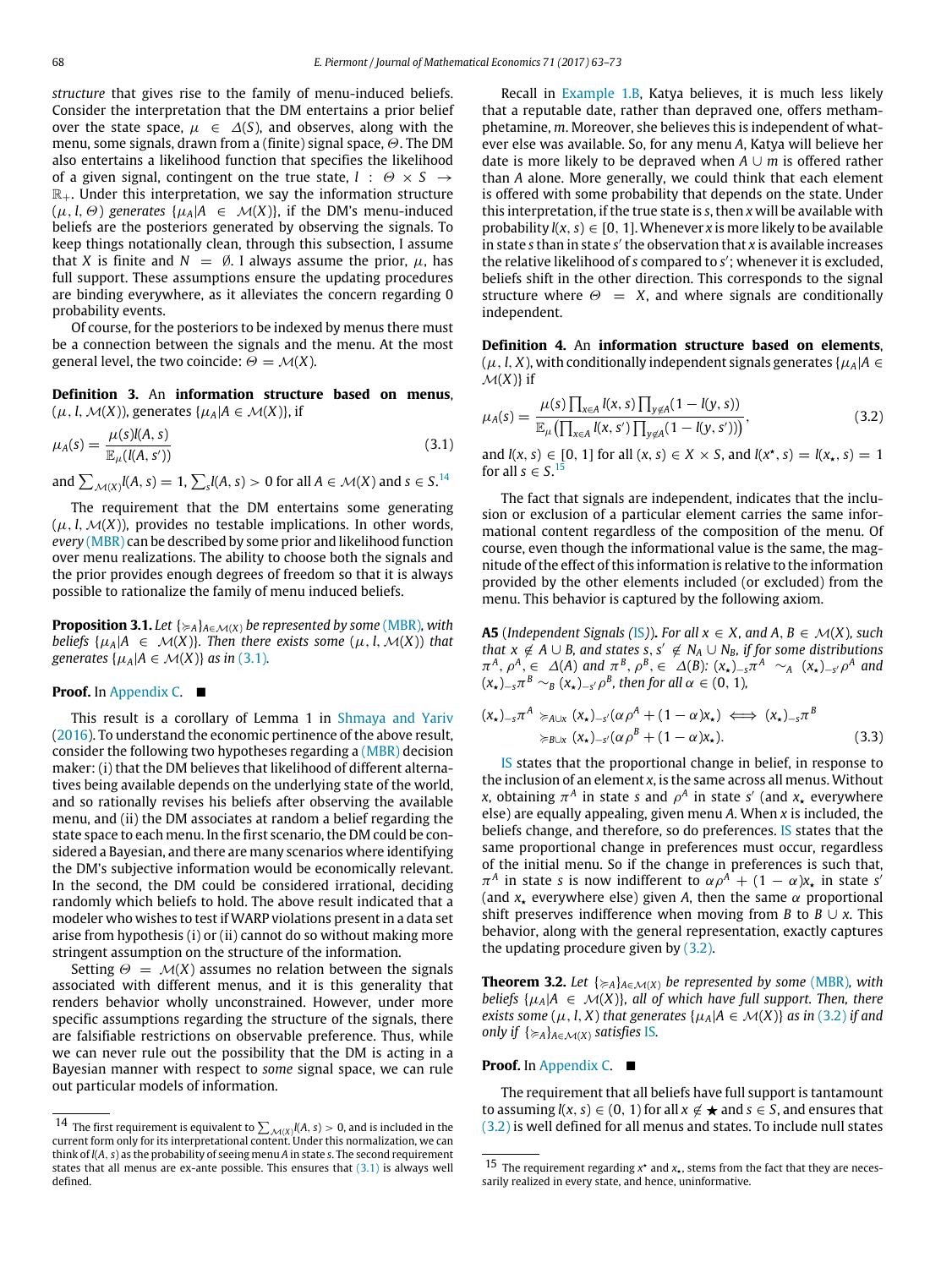in such a set up adds little intuition and greatly increases the level of attention to technical detail that needs to be paid.

In [Example 2.B,](#page-1-4) Katya believes all high quality (and only high quality) restaurants serve frog legs,  $f$ ; the inclusion of  $f$  in the menu indicates with certainty that the restaurant is high quality: the event  ${h} \subset S$ . Alternatively, she believes that medium and low quality restaurants always offer chicken and steak {*c*, *s*}. Observing a menu excluding *f* is indicative of the event {*m*, *l*} ⊂ *S*. She entertains the partition of *S*,  $\{\{h\}, \{m, l\}\}\$  with the composition of the menu signifying which event has obtained. This is captured by a special case of an elemental signal structure, where  $l(x, \cdot)$  is constant within each event of the partition.

**Definition 5.** Let  $\dot{\sim}$  be an equivalence relation on *S* × *S*. An **information structure based on**  $\dot{\sim}$  is a information structure based on elements in which, for any *s*, *s*<sup> $′$ </sup> ∈ *S*, (i) *s* ∼̀*s*<sup> $′$ </sup> implies *l*(*x*, *s*) = *l*(*x*, *s*<sup> $′$ </sup>)  $\int \int \int \int f(x, s) \, dx \leq C$  and  $\int \int \int \int x \in A}$  *l*(*x*, *s*)  $\int \int \int y \notin A$  (1 − *l*(*y*, *s*)) > 0  $\int \int \int_{x \in A}$  *l*(*x*, *s'*) $\prod_{y \notin A}$  (1 − *l*(*y*, *s'*)) = 0.

The first additional requirement dictates that within each event of the partition induced by  $\dot{\sim}$ , each menu is equally likely in each state (e.g., the menu {*c*, *s*} is equally likely when the state is *m* as when it is *l*). The second requirement ensures each menu appears only within a single event of the partition (e.g., the menu {*c*, *s*} is possible only in the event {*m*, *l*} and not in the event {*h*}). Hence, each menu indicates a particular event of the partition of the state space given by  $\sim$ . If two menus, A and B are both possible in event *E*, then they carry exactly the same informational content (that *E* has obtained), and so induce the same preferences over common acts.

<span id="page-6-1"></span>**A6** (*Partitional Signals ([PS](#page-6-1))*). *For all A*  $\in$  *M(X)*, *let*  $\mathcal{N}(A) = \{B \in$  $\mathcal{M}(X)| (N_B)^c \cap (N_A)^c \neq \emptyset$ . *Then* (i) for all  $f, g \in \mathcal{F}_\star$ ,  $B \in \mathcal{N}(A)$  implies,

*f* ≽*A*  $g$   $\Longleftrightarrow$  *f* ≽*B*  $g$ 

*and* (ii) *there exists an x such that*  $x \in B \iff B \in N$  *or*  $x \notin B \iff B \in \mathcal{N}$ *.* 

[PS](#page-6-1) dictates that any two menus sharing a non-null state must induce the same preference over acts. Because the general representation fixes tastes across different menus, [PS](#page-6-1) implies that if the two menus induce beliefs with a overlapping supports, those beliefs must coincide completely. It is clear that this captures the behavior generated by a partitional signal structure. Notice that [PS](#page-6-1) implies [IS](#page-5-3).

**Theorem 3.3.** *Let*  $\{\succcurlyeq_A\}_{A \in \mathcal{M}(X)}$  *be represented by some* ([MBR](#page-4-12))*, with beliefs*  $\{\mu_A | A \in \mathcal{M}(X)\}\$ . Then, there exists a unique  $\sim \epsilon S \times S$  and *an information structure*  $(\mu, l, X)$  *based on*  $\sim$  *that generates*  $\{\mu_A | A \in$  $\mathcal{M}(X)$ } *if and only if*  $\{\succcurlyeq_A\}_{A \in \mathcal{M}(X)}$  *satisfies* [PS](#page-6-1).

# **Proof.** In [Appendix C.](#page-8-1) ■

#### <span id="page-6-0"></span>**4. Literature review**

[Tversky](#page-10-11) [and](#page-10-11) [Kahneman](#page-10-11) [\(1981\)](#page-10-11) developed the notion of framing – the idea that decisions are influenced by their surrounding context. Framing has a large literature, both in the theoretical, experimental, and psychological settings [\(Kahneman](#page-10-0) [and](#page-10-0) [Tversky,](#page-10-0) [1984;](#page-10-0) [Rubinstein](#page-10-12) [and](#page-10-12) [Salant,](#page-10-12) [2008;](#page-10-12) [Tversky](#page-10-13) [and](#page-10-13) [Shafir,](#page-10-13) [1992\)](#page-10-13). A particular type of framing concerns the consideration of menu, or currently available alternatives, referred to in the literature as context dependence. In contrast to this model, context dependence is often associated with particular psychological heuristics such as a basing choice on the difference between the attributes of outcomes or reluctance to choose extreme outcomes [\(Simonson](#page-10-1) [and](#page-10-1) [Tversky,](#page-10-1) [1992\)](#page-10-1).

That a menu may contain information relevant to the DM's choice over the objects it contains was first articulated by [Luce](#page-10-4) [and](#page-10-4) [Raiffa](#page-10-4) [\(1957\)](#page-10-4) and expounded upon by [Sen](#page-10-2) [\(1993,](#page-10-2) [1997\)](#page-10-2). Sen describes the notion of the *epistemic value* of a menu with more tact than I could hope to achieve: ''What is offered for choice can give us information about the underlying situation, and can thus influence our preference over the alternatives, as we see them. For example, the chooser may learn something about the person offering the choice on the basis of what he or she is offering''. It is by paraphrasing/formalizing the vignettes in [Luce](#page-10-4) [and](#page-10-4) [Raiffa](#page-10-4) [\(1957\)](#page-10-4) and [Sen](#page-10-5) [\(1997\)](#page-10-5) that I constructed the examples that run throughout this paper.

There are several other models that account for preference reversals andWARP violations by appealing to a DM who optimizes his choice relative to multiple (different) preferences. [Kalai](#page-10-7) [et](#page-10-7) [al.](#page-10-7) [\(2002\)](#page-10-7) consider a model in which the DM's preference ordering depends on the menu. Given a slight bit of conceptual juggling, this paper can be though of as a generalization of that model by allowing the DM to hold probabilistic beliefs about his preference. In other words, if for each menu, the DM placed probably 1 on some state, then his preferences over constant acts would be described by the [Kalai](#page-10-7) [et](#page-10-7) [al.](#page-10-7) [\(2002\)](#page-10-7) model. In [Kalai](#page-10-7) [et](#page-10-7) [al.](#page-10-7) [\(2002\)](#page-10-7), the authors seek to identify the minimal set of preferences required to rationalize data, which generically will *not* be the unique set of rationalizing preferences. The use of acts in this paper (rather than constant outcomes) is to facilitate the identification of this probabilistic belief—the representation, and specifically the set of state-dependent preferences, is unique. Moreover, the restriction that set of rationalizing preferences share a common utility index, allows for the identification of the information the DM believes is encoded in each menu (under the further restrictions outlined in Section [3\)](#page-4-3).

[Manzini](#page-10-14) [and](#page-10-14) [Mariotti](#page-10-14) [\(2007\)](#page-10-14) also consider a model wherein the DM considers multiple preferences (rationales). There, the DM applies the same set of rationales to each choice set, in a sequential manner. WARP violations are the result of non-unique selections by earlier rationales. Interestingly, when all the rationales are binary equivalence relations (partition *X* into good and bad subsets) then such choice behavior is rationalizable [Mandler](#page-10-15) [et](#page-10-15) [al.](#page-10-15) [\(2012\)](#page-10-15). [Apesteguia](#page-10-16) [and](#page-10-16) [Ballester](#page-10-16) [\(2010\)](#page-10-16) contemplate on the complexity of identification in these models.

There have been several decision theory papers which deal with characterizing framing effects that stem from informational sources. [Ahn](#page-10-17) [and](#page-10-17) [Ergin](#page-10-17) [\(2010\)](#page-10-17) considers a DM whose beliefs, and hence preferences, depend on the description of the state space. There a depiction of the state space is a partition of it, and preferences are defined over all acts measurable with respect to the partition. The interpretation is that different descriptions of the state space might alert the DM of contingencies which he would otherwise be unaware. [Bourgeois-Gironde](#page-10-18) [and](#page-10-18) [Giraud](#page-10-18) [\(2009\)](#page-10-18) construct a model of ''rational'' framing in the domain of Bolker–Jeffrey decision theory. They take as motivation, and provide an axiomatic foundation for, the observation of [Sher](#page-10-19) [and](#page-10-19) [McKenzie](#page-10-19) [\(2006\)](#page-10-19) that (seemingly) logically equivalent statements might in fact contain different information because the choice to use one description [o](#page-10-18)ver another might itself impart information. As such, [Bourgeois-](#page-10-18)[Gironde](#page-10-18) [and](#page-10-18) [Giraud](#page-10-18) [\(2009\)](#page-10-18) consider a set of frames and allow two different, but logically equivalent, statements that belong to different frames to induce different beliefs of the DM.

The epistemic aspect of decision problems has been studied by [Kochov](#page-10-20) [\(2010\)](#page-10-20) in a model that shares many philosophical motivations with this one. Kochov's model defines a decision problem as a collection of menus, and imposes the canonical axioms (i.e., [Dekel](#page-10-21) [et](#page-10-21) [al.,](#page-10-21) [2001\)](#page-10-21) on a preference relation over each decision problem to back out a problem-specific subjective state space. The primary mechanism by which epistemic content alters the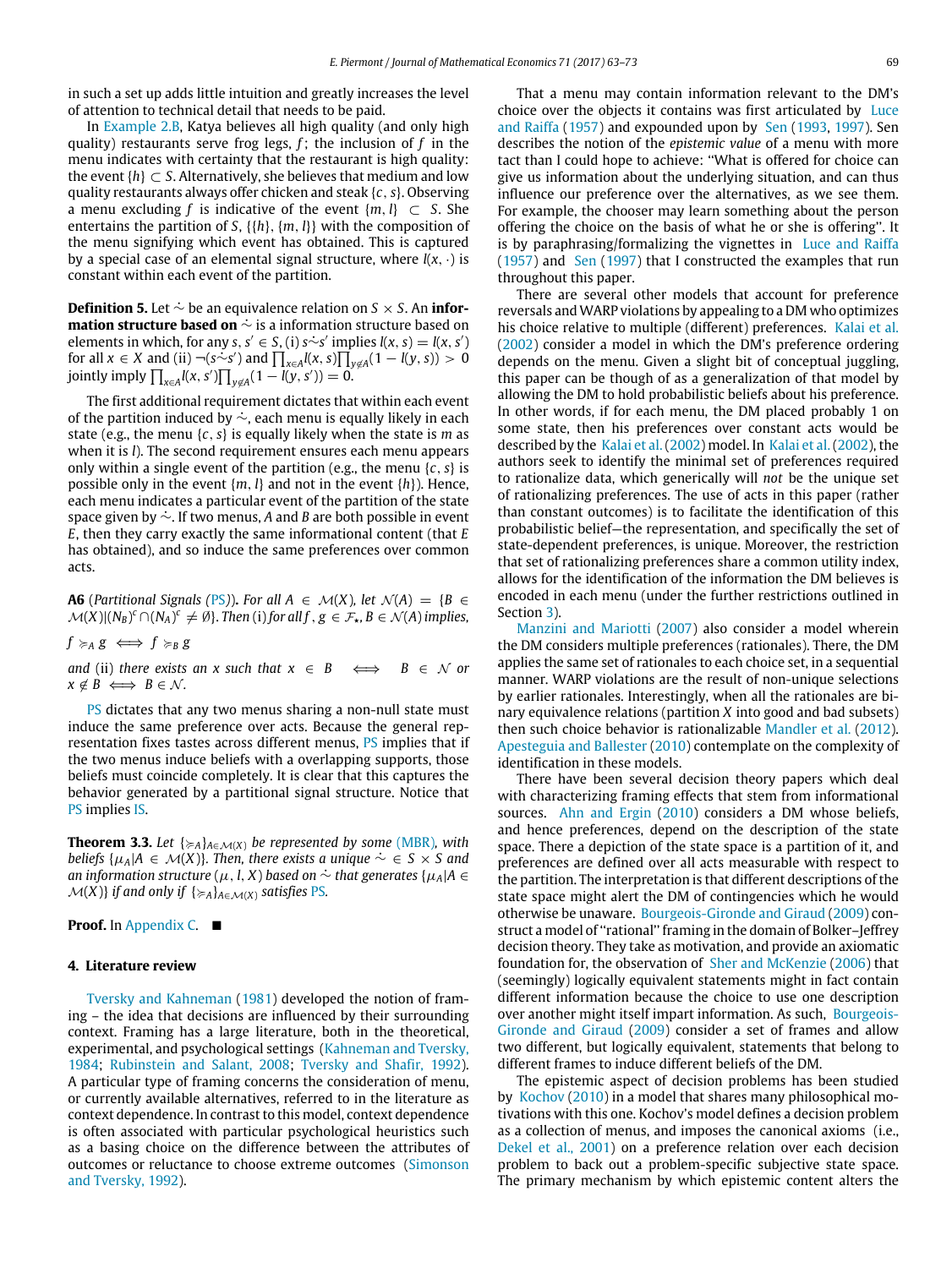decision makers preference in Kochov's model is by changing the composition of the subjective state space (i.e., the difference in preference is mitigated through a change in tastes, rather than beliefs). The interpretation of menus revealing different unforeseen contingencies is problematic from the modelers point of view: it is impossible to observe a decision maker who is both aware and unaware of a particular contingency. This paper, on the other hand, explains the same behavior by confining the context effect to be a local one.

The appeal to a DM who holds multiple beliefs in contexts has been explored in different setting, including the elicitation of state dependent preferences, psychological states, and modeling growing awareness. [Karni](#page-10-10) [et](#page-10-10) [al.\(1983\)](#page-10-10) propose a DM who ranks alternatives after some hypothetical event with a known probability. Like this paper, there is an imposed consistency in ex-post tastes across different decision problems. Technically similar issues arise in [Karni](#page-10-22) [and](#page-10-22) [Vierø](#page-10-22) [\(2013,](#page-10-22) [2017\)](#page-10-22), which model a decision maker who discovers novel information, and so expands the state space he entertains. Naturally, the authors contemplate the connection between preferences before and after the expanded state space, and like this paper and [Karni](#page-10-10) [et](#page-10-10) [al.](#page-10-10) [\(1983\)](#page-10-10), require that the DM's tastes for ex-post outcomes are fixed.<sup>[16](#page-7-1)</sup> However, the authors further impose, in what they term ''reverse bayesianism'', that the proportional likelihood of states remains fixed, so that the (chronologically) first belief coincides with the posterior belief after conditioning the (chronologically) second belief on the event that the true state is in the (chronologically) first state space. This is reminiscent of the updating procedure that underlies partitional information structures, albeit without the additional issues arising from the incorporation of novel states.<sup>[17](#page-7-2)</sup> Also related, [Karni](#page-10-23) [and](#page-10-23) [Safra](#page-10-23) [\(2016\)](#page-10-23) take a somewhat converse approach. There, the decision maker has beliefs regarding his state dependent preferences, or *states of mind* which induce a preference over menus, rather than the menu inducing the belief about the state space. As such, it is the DM's beliefs regarding a subjective state space (his *state of mind*) that is invariant across decision problems.

It is also worth noting that models of endogenous reference dependence can be interpreted as context dependence. In these models the decision problem is associated with a reference level of utility by which the DM evaluates each outcome [\(Koszegi](#page-10-24) [and](#page-10-24) [Rabin,](#page-10-24) [2006;](#page-10-24) [Ok](#page-10-25) [et](#page-10-25) [al.,](#page-10-25) [2015\)](#page-10-25). As such, adding outcomes that will effect the reference point will thereby change the DM's preferences. These models can be thought of as a specific case of epistemic concerns; the reference point is information about some underlying state variable. A decision problem associated with reference point, *r*, is an indicator that the state-of-the-world is *s<sup>r</sup>* .

Finally, this paper is related to the decision theoretic literature on identifying the conditions under which a decision maker is Bayesian updating with respect to subjective (and hence unseen) signals, for example, [Lehrer](#page-10-26) [and](#page-10-26) [Teper](#page-10-26) [\(2015\)](#page-10-26). In particular, the general model can be seen as a special case of the subjective signal structure discussed in [Shmaya](#page-10-8) [and](#page-10-8) [Yariv](#page-10-8) [\(2016\)](#page-10-8).

#### <span id="page-7-0"></span>**Appendix A. From equilibrium to MBR**

If a DM entertains beliefs dependent on the available options, but these beliefs do not respond to the true probability of events given the menu, then the economic agents who construct menus (i.e., restaurant owners and potential dates) will be able to manipulate the DM's beliefs for personal gain. For example, low quality restaurants start to offer frog legs, to entice the DM to order a steak. In any repeated or large scale interaction, this would lead a rational DM to change his perception of the information contained in a given context, in turn leading the supply side to change its behavior, etc. The present section shows that MBR preferences can arise as the equilibrium of such a strategic exchange, where the different types of suppliers can differentiate themselves by offering different menus, and the DM correctly understands the signaling mechanism. Further, the signal structure is a partitional one. The partitional signal structure arises naturally as the consequence of signaling equilibria because it is the inclusion of particular elements acts as a signal, so different types of sellers select different compositions of goods to offer. In a partial pooling equilibrium, not all types of sellers can be distinguished, so menu chosen in equilibrium is indicative of a set of types—precisely the behavior in a partitional structure.

Consider the environment where, first, a seller constructs a menu of goods to offer the buyer at posted prices, and then, the buyer decides whether or not to buy any of the offered goods. In other words, the sellers act as *stores*, who can curate their selections. Sellers are privately endowed with a type (read: the seller's quality or ability), and this type governs both the cost of *stocking* a particular good, and also, the utility a buyer derives from its consumption. In this environment, under standard singlecrossing conditions, different types of sellers might differentiate themselves in equilibrium by offering different menus of goods. In such an equilibrium, the seller's beliefs regarding the type of seller, and hence, the value of the offered goods, is dependent on the offered menu. Specifically, if the equilibrium is in pure strategies, this induces a MBR with partitional signal structure. In the example below, high type restaurants want to distinguish themselves as such, in order to sell steak at a high profit. In oder to do so, they offer frog legs, which are expensive for worse restaurants to carry. Because the worse types do not find it profitable to carry frog legs, in equilibrium, the diner who observes frog legs knows with certainty he is in a high quality restaurant.

**Example 1.C** (*[Luce](#page-10-4) [and](#page-10-4) [Raiffa'](#page-10-4)s Diner, One Last Time*)**.** There are four types of restaurants, high (*h*), medium (*m*), and low (*l*) and bad (*b*) quality. Each can offer any selection of chicken (*c*), steak (*s*), or frog legs (*f* ). The cost for a particular restaurant to keep an item on the menu (train the chef, provide a wine pairing, keep fresh ingredients, etc.), is given by the following matrix:

| $c_h(c)=1$ | $c_h(s) = 2$  | $c_h(f)=3$    |
|------------|---------------|---------------|
| $c_m(c)=1$ | $c_m(s) = 2$  | $c_m(f)=9$    |
| $c_l(c)=1$ | $c_l(s) = 3$  | $c_l(f) = 9$  |
| $c_b(c)=1$ | $c_h(s) = 10$ | $c_b(f) = 9.$ |

A patron, given that the quality of the food is known, has preferences (in dollar terms) according to

| $u(h, c) = 12$ | $u(h, s) = 16$ | $u(h, f) = 6$  |
|----------------|----------------|----------------|
| $u(m, c) = 9$  | $u(m, s) = 8$  | $u(m, f) = 5$  |
| $u(l, c) = 7$  | $u(l, s) = 4$  | $u(l, f) = 3$  |
| $u(b, c) = 1$  | $u(b, s) = 0$  | $u(b, f) = 0.$ |

Each type of restaurant can select any subset of the main courses (along with posted prices) to offer potential diners. Given the observed menu and the subsequently updated beliefs, a diner will select the course that maximizes her utility (her expected utility from consumption less the posted price). All diners can take an outside option with utility 0.

Assume, initially, the diner has a uniform prior over the different types of restaurants. Then the following is a Bayes–Nash equilibrium. The high type offers {*c*, *s*, *f*} (at prices \$8, \$16, and \$8, respectively), the medium and low types both offers {*c*, *s*} (at \$8,

<span id="page-7-1"></span> $16\,$  It should be noted that the authors assume a monotonicity condition, so that preferences are assumed to be state-*in* dependent.

<span id="page-7-2"></span><sup>17</sup> Notice the resemblance between [PS](#page-6-1) and [MC](#page-3-0) and [Karni](#page-10-22) [and](#page-10-22) [Vierø'](#page-10-22)s 'invariant risk preferences' and 'awareness consistency' axioms, respectively.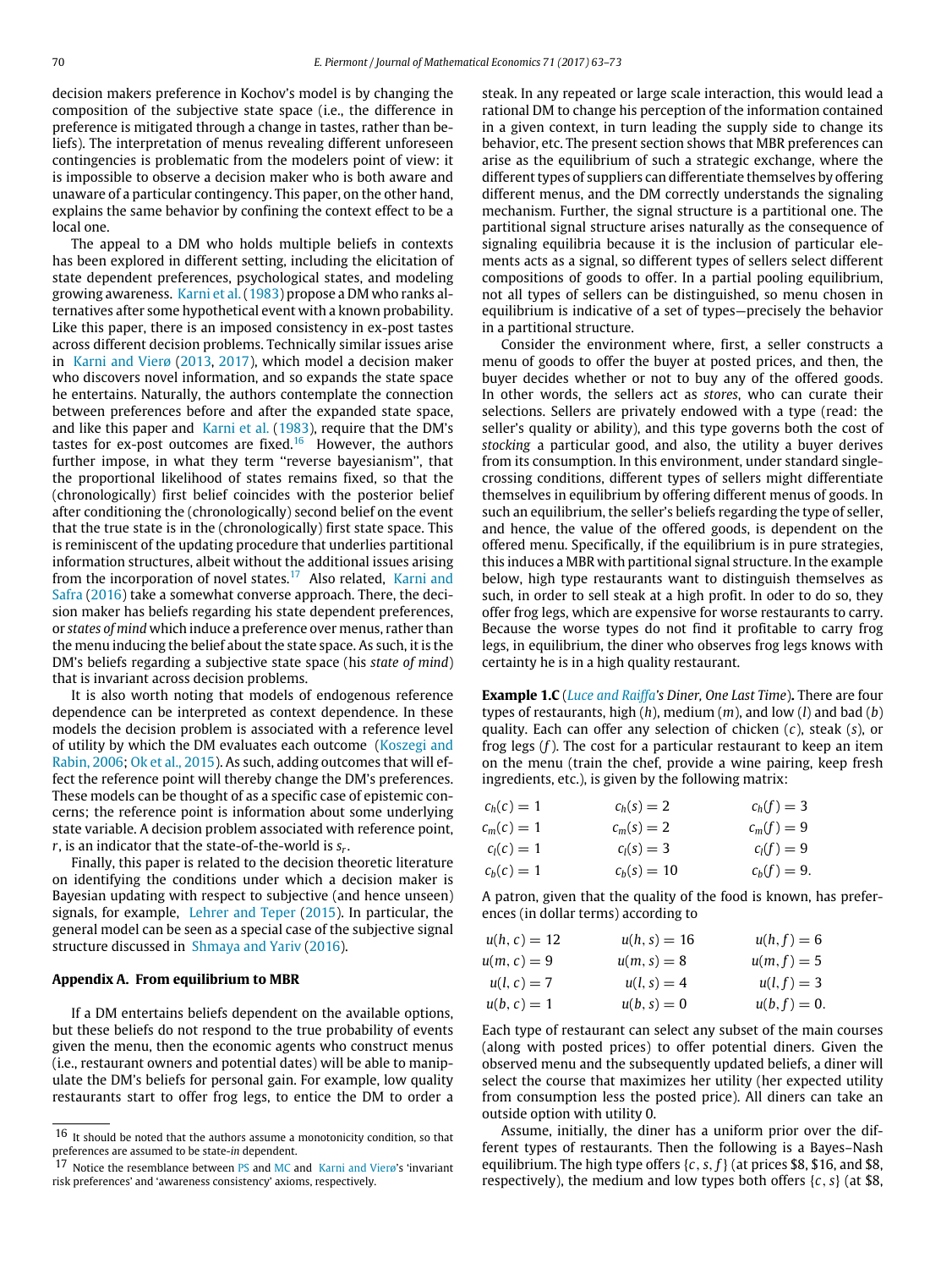and \$6, respectively), and the bad type offers {*c*} (at price of \$1). This is a partial pooling equilibrium, the diner places probability 1 on *h* after seeing { $c$  ,  $s$  ,  $f$  } and chooses *s*, places probability  $\frac{1}{2}$  on both medium and low when he sees {*c*, *s*} and chooses *c*, and, places probability 1 on *b* after seeing {*c*} and chooses *c*. When seeing any other menu, she places probability 1 on *b*, and takes the outside option.

Notice that in this example, both the utilities for outcomes and the beliefs after the observation {*c*, *s*, *f*} and {*c*, *s*} map exactly to Katya's tastes and beliefs given the same observations. As such, the behavior of buyers in such an equilibrium would correspond exactly to the MBR with the partitional information structure described in [Example 1.B.](#page-1-5)

# <span id="page-8-0"></span>**Appendix B. Lemmas**

<span id="page-8-8"></span>**Lemma 1.** *If*  $\{\succcurlyeq_A\}_{A \in \mathcal{M}(X)}$  *satisfies* [UV](#page-4-5), then for all  $A \in \mathcal{M}(X)$ ,  $N_A =$  $E_A \cup N$ .

**Proof.** Fix some  $A \in \mathcal{M}(X)$ . By definition both  $E_A$  and  $N$  are subsets of *N*<sup>*A*</sup>, so, *E*<sup>*A*</sup> ∪ *N* ⊆ *N*<sup>*A*</sup>. Towards the opposite inclusion, let *s* ∈ *N*<sup>*A*</sup>. We will show that if *s*  $\not\in E$ <sup>*A*</sup> then *s* ∈ *N*. So assume further, that *s* ∉ *E*<sub>*A*</sub>. Since *s* is null-A,  $x^* \sim_A x_*$ . Since *s* is not e-null-A, for every  $B \in \mathcal{M}(X)$ ,  $x^* \sim_B x_*$ . By the contrapositive of [UV](#page-4-5) we have  $s \in N_B$ . Since this holds for all *B*,  $s \in N$ .  $\blacksquare$ 

**Definition 6.** For a menu  $A \in \mathcal{M}(X)$ , define the **equalizer** of *A*,  $e_A : (N_A)^c \times (N_A)^c \rightarrow R_{++}$  as

$$
e_A(s, s') \mapsto \begin{cases} \frac{1}{\alpha} \text{ such that } (x_{\star})_{-s}(\alpha x^{\star} + (1 - \alpha)x_{\star}) \sim_A (x_{\star})_{-s'} x^{\star} \\ \text{if } (x_{\star})_{-s} x^{\star} \succ_A (x_{\star})_{-s'} x^{\star} \\ \alpha \text{ such that } (x_{\star})_{-s'}(\alpha x^{\star} + (1 - \alpha)x_{\star}) \sim_A (x_{\star})_{-s} x^{\star} \\ \text{if } (x_{\star})_{-s'} x^{\star} \succ_A (x_{\star})_{-s} x^{\star} \end{cases}
$$

That *e<sup>A</sup>* is well defined follows from the following observation.

<span id="page-8-3"></span>**Lemma 2.** Let  $\{\succcurlyeq_A\}_{A \in \mathcal{M}(X)}$  be represented by some ([MBR](#page-4-12)), with beliefs  $\{\mu_A | A \in \mathcal{M}(X)\}\$ , all of which have full support. Then, for all  $A \in \mathcal{M}(X)\$ ,  $e_A(s, s') = \frac{\mu_A(s)}{\mu_A(s')}$ *.*

**Proof.** If  $(x_{\star})_{-s}x^{\star} \geq A$   $(x_{\star})_{-s}x^{\star}$ , then for some  $\alpha \in (0, 1)$ , we have  $(x_\star)_{-s}\big(\alpha x^\star + (1-\alpha)x_\star\big) \sim_A (x_\star)_{-s'}x^\star.$  Using ([MBR](#page-4-12)), we have that  $U_A((x_\star)_{-s'}x^\star) = \mu_A(s')$ , and  $U_A((x_\star)_{-s}(\alpha x^\star + (1-\alpha)x_\star)) =$  $\alpha \mu_A(s)$ . Setting  $e_A(s, s') = \frac{1}{\alpha}$ , delivers ther result. The other case is similar. ■

<span id="page-8-9"></span>**Lemma 3.** Let  $\{\succcurlyeq_A\}_{A \in \mathcal{M}(X)}$  be represented by some ([MBR](#page-4-12)) with beliefs  $\{\mu_A | A \in \mathcal{M}(X)\}\$ , all of which have full support. Then  $\{\gtrsim_A\}_{A \in \mathcal{M}(X)}\}$ *satisfies* [IS](#page-5-3) *if and only if, for all*  $x \in X$  *and*  $A, B \in M(X)$  *with*  $x \notin A \cup B$ , *and states s*, *s* ′ ∈ *S, we have*

<span id="page-8-2"></span>
$$
\frac{e_A(s,s')}{e_{A\cup x}(s,s')} = \frac{e_B(s,s')}{e_{B\cup x}(s,s')}.
$$
\n(B.1)

**Proof. Necessity.** Assume that  $(B,1)$  holds, with  $x \in X$ ,  $A, B \in M(X)$ , and  $s, s' \in S$  satisfying the relevant constraints. Denote by  $A'$  and  $B'$ , *A* ∪ *x* and *B* ∪ *x*, respectively. Towards a contradiction, assume that there exists some  $\pi^A$ ,  $\rho^A$ ,  $\in \Delta(A)$ ,  $\pi^B$ ,  $\rho^B$ ,  $\in \Delta(A)$ , and  $\alpha = (0, 1)$ be such that, (see the equations in [Box](#page-9-0) [I\)](#page-9-0).

Dividing the implications of  $(B.2)$  by  $(B.4)$  and  $(B.3)$  by  $(B.5)$ , and applying [Lemma 2,](#page-8-3) we get a direct contradiction to  $(B.1)$ .

**Sufficiency.** Assume [IS](#page-5-3) holds. Let  $x \in X$ ,  $A, B \in M(X)$ , and  $s, s' \in S$ satisfy the relevant constraints for [IS](#page-5-3). Let  $M = \max\{\frac{\mu_A(s)}{\mu_A(s')}, \frac{\mu_B(s)}{\mu_B(s')}, 1\}.$  Finally, for any  $\beta \in [0, M]$ , and  $s \in S$ , let  $f^*(s, \beta) = (x_\star)_{-s}(\frac{\beta}{M}x^\star +$  $(1 - \frac{\beta}{M})x_{\star}$ ). Using ([MBR](#page-4-12)), we have

<span id="page-8-4"></span>
$$
U_A(f^*(s, 1)) = U_A(f^*\left(s', \frac{\mu_A(s)}{\mu_A(s')}\right)) = \frac{\mu_A(s)}{M}, \text{ and } (B.6)
$$

<span id="page-8-5"></span>
$$
U_B(f^*(s, 1)) = U_B(f^*\left(s', \frac{\mu_B(s)}{\mu_B(s')}\right)) = \frac{\mu_B(s)}{M}.
$$
 (B.7)

Let  $\alpha = \frac{\mu_A(s')\mu_{A'}(s)}{\mu_A(s)\mu_{A'}(s')}$  $\frac{\mu_A(s)\mu_{A'}(s)}{\mu_A(s)\mu_{A'}(s')}$ . Case:  $\alpha \leq 1$ . Applying ([MBR](#page-4-12)) again delivers,

$$
U_{A'}(f^*(s, 1)) = U_{A'}(f^*\Big(s', \alpha \frac{\mu_A(s)}{\mu_A(s')}\Big)\Big) = \frac{\mu_{A'}(s)}{M}.
$$

By  $(B.6)$  and  $(B.7)$ , we can apply [IS](#page-5-3), so,

<span id="page-8-6"></span>
$$
U_{B'}(f^*(s, 1)) = U_{B'}(f^*\left(s', \alpha \frac{\mu_B(s)}{\mu_B(s')}\right)).
$$
 (B.8)

Expanding [\(B.8\)](#page-8-6) according to ([MBR](#page-4-12)):

$$
\mu_{B'}(s) = \mu_{B'}(s') \frac{\mu_A(s') \mu_{A'}(s)}{\mu_A(s) \mu_{A'}(s')} \frac{\mu_B(s)}{\mu_B(s')},
$$

which by [Lemma 2,](#page-8-3) is equivalent to  $(B.1)$ . In the case where  $\alpha > 1$ , consider  $f^*(s, \frac{1}{\alpha})$  and  $f^*(s', \frac{\mu_A(s)}{\mu_A(s')})$ , and proceed in a similar manner. ■

# <span id="page-8-1"></span>**Appendix C. Proofs**

**Proof of Theorem 2.2. Part (a), necessity.** The necessity of [EU](#page-3-1), [MC](#page-3-0), [UV](#page-4-5) are obvious from the inspection of the representing func-tionals. [CC](#page-4-0) follows from the continuity of  $\mu_{(\cdot)}$ . Fix some  $\{A_n\}_{n\in\mathbb{N}}$ with limit point *A*. For each  $f \in \mathcal{F}_{\star}$ , identify  $f = ((\alpha_1 x^* + (1 (\alpha_1)x_\star), \ldots, (\alpha_{|S|}x^\star + (1 - \alpha_{|S|})x_\star)$  with  $\hat{f} = (\alpha_{s_1}, \ldots, \alpha_{s_{|S|}})$ . So let *f*  $\succcurlyeq_{A_n}$  *g* for all *n* ∈ N. Then, by the representation, we have, for every *n*,

$$
\mathbb{E}_{\mu_{A_n}}(\hat{f}-\hat{g})\geqslant 0.\tag{C.1}
$$

Since  $\hat{f} - \hat{g}$  is bounded and continuous, and since  $\mu_{A_n}$  converges to  $\mu_A$ , we have  $\mathbb{E}_{\mu_A}(\hat{f}-\hat{g})\geqslant 0$ . Appealing again to the representation and the above identification delivers that  $f \succcurlyeq_A g$ .

Part (a), sufficiency. It is a direct application of the expected utility theorem that [EU](#page-3-1) delivers for each *A* the existence of some continuous and bounded  $w : S \times X \rightarrow \mathbb{R}$  such that

$$
U_A^{VNM}(f) = \sum_s \left( \mathbb{E}_{f(s)}(w_A(s,x)) \right),
$$

represents  $\succcurlyeq_A$ . Moreover, if  $w_A(s, x)$  and  $\hat{w}_A(s, x)$  both represent  $\succcurlyeq_A$ , then  $w_A(s, x) = a_A \hat{w}_A(s, x) + b_A(s)$  where  $a_A \in \mathbb{R}_{++}$  and  $b_A(s) \in \mathbb{R}$ for all  $s \in S$ <sup>[18](#page-8-7)</sup>

By exploiting the degrees of freedom from the scalars  $b_A(s)$ , we can set  $w_A(s, x_*) = 0$ , for all *A* and all  $s \in S$ . The resulting functionals are unique up to linear transformations. Note, this implies that for all  $s \in N_A$ ,  $w_A(s, \cdot)$  is identically 0.

For each  $A \in \mathcal{M}(X)$ , let  $u_A(s, x) : (N_A)^c \times A \rightarrow \mathbb{R}$  be the mapping

$$
u_A: (s, x) \mapsto \frac{w_A(s, x)}{w_A(s, x^*)},
$$
  
and  $u_A \in A((E_A + \lfloor N \rfloor^c))$ 

and  $\mu_A \in \Delta((E_A \cup N)^c)$  as the distribution defined by

$$
\mu_A(s) = \frac{w_A(s, x^*)}{\sum_s w_A(s, x^*)}.
$$

<span id="page-8-7"></span><sup>18</sup> For a reference using the same framework, see ''NM Theorem'' of [Karni](#page-10-10) [et](#page-10-10) [al.](#page-10-10)  $(1983)$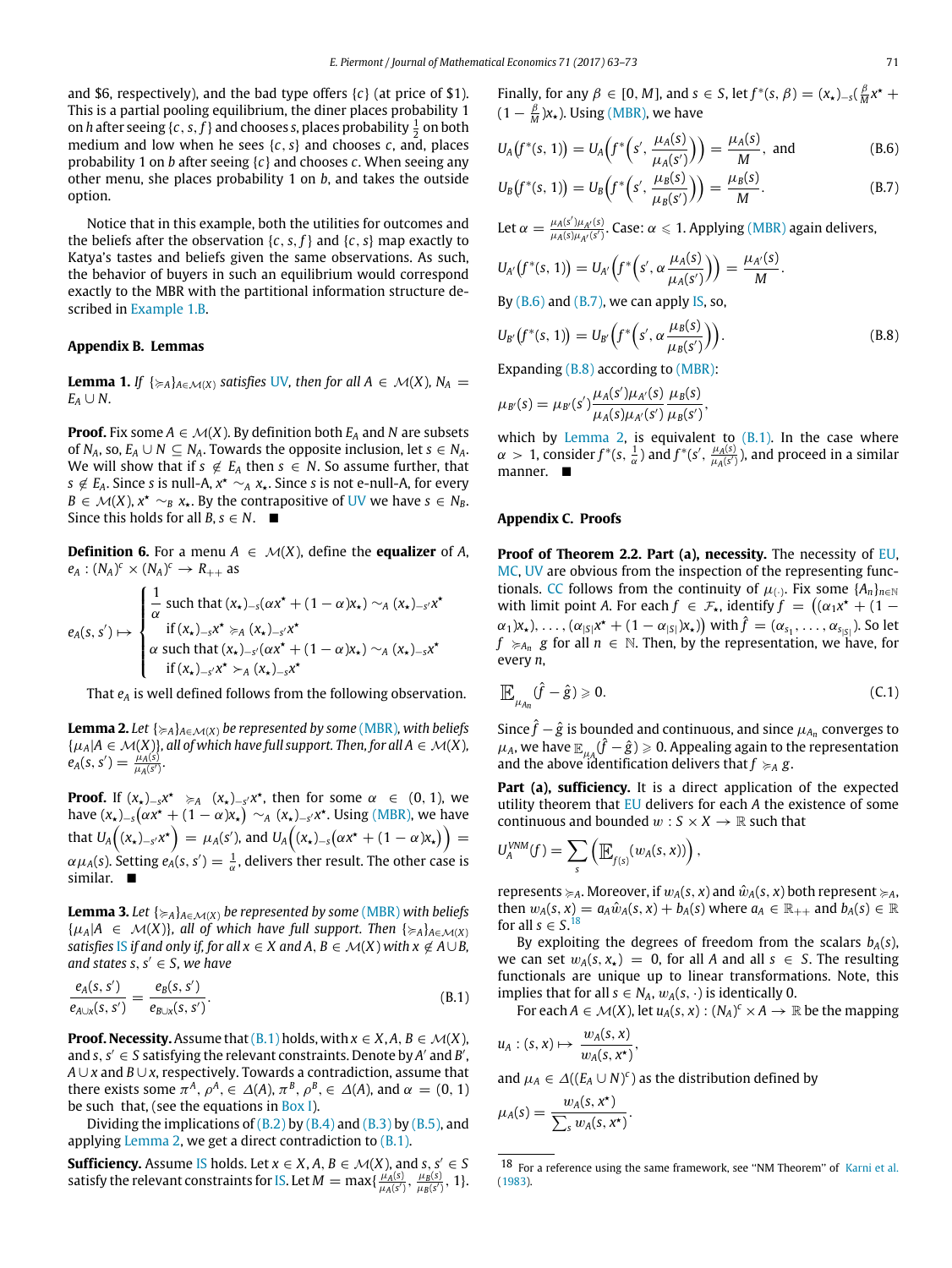<span id="page-9-3"></span><span id="page-9-2"></span><span id="page-9-1"></span><span id="page-9-0"></span>

| $(x_{\star})_{-s}\pi^{A} \sim_{A} (x_{\star})_{-s'}\rho^{A},$                                           | implying $\frac{\mu_A(s)}{\mu_A(s')} = \frac{(\rho^A \cdot u)}{(\pi^A \cdot u)},$                 | (B.2) |
|---------------------------------------------------------------------------------------------------------|---------------------------------------------------------------------------------------------------|-------|
| $(x_{\star})_{-s}\pi^{B} \sim_{B} (x_{\star})_{-s'}\rho^{B},$                                           | implying $\frac{\mu_B(s)}{\mu_B(s')} = \frac{(\rho^B \cdot u)}{(\pi^B \cdot u)},$                 | (B.3) |
| $(x_{\star})_{-s}\pi^{A} \succcurlyeq_{A'} (x_{\star})_{-s'}(\alpha \rho^{A} + (1 - \alpha)x_{\star}),$ | implying $\frac{\mu_{A'}(s)}{\mu_{A'}(s')} \geq \alpha \frac{(\rho^A \cdot u)}{(\pi^A \cdot u)},$ | (B.4) |
| $(x_{\star})_{-s}\pi^{B} \prec_{B'} (x_{\star})_{-s'}(\alpha \rho^{B} + (1 - \alpha)x_{\star}),$        | implying $\frac{\mu_{B'}(s)}{\mu_{A'}(s')} < \alpha \frac{(\rho^B \cdot u)}{(\pi^B \cdot u)}$     | (B.5) |

**Box I.**

<span id="page-9-4"></span>Notice,  $\mu_A$  is well defined and has full support, since by the nontriviality of  $\succcurlyeq_A$ ,  $N_A \neq S$ , and for each  $s \in (E_A \cup N)^c$ ,  $s \in N_A^c$ [\(Lemma 1\)](#page-8-8), and so by [UV](#page-4-5),  $w_A(s, x^*) > w_A(s, x_*) = 0$ . Define,

<span id="page-9-5"></span>
$$
U_A^{MD}(f) = \mathbb{E}_{\mu_A} \left( \mathbb{E}_{f(s)}(u_A(s, x)) \right). \tag{C.2}
$$

Following standard algebraic manipulations, we can see  $\mu_A(s)u_A$  $(s, x) = \frac{1}{\sum_{s} w_A(s, x^{\star})} w_A(s, x)$ , and therefore  $U_A^{MD}$  represents  $\succcurlyeq_A$ .

Let  $D = \{(s, x) \in S \times X \mid \exists A \in \mathcal{M}(X), x \in A, s \notin N_A\}$ . For each  $(s, x) \in D$ , let  $A_{s,x}$  be any menu such that  $x \in A_{s,x}$  and  $s \notin N_{A_{s,x}}$ . Define the mapping  $u : D \to \mathbb{R}$  as,

 $u:(s,x)\mapsto u_{A_{s,x}}(s,x)$ 

and extend *u* to  $S \times X$ , by defining  $u(s, x) = 0$  for all  $(x, s) \in D^c$ .

We now claim, for any  $A \in \mathcal{M}(X)$ ,  $s \notin N_A$  and  $x \in A$ , we have  $u(s, x) = u_A(s, x)$ . Indeed, for every such  $A, B \in \mathcal{M}(X)$  and *s* ∉ *N<sub>A</sub>* ∪ *N<sub>B</sub>*. Let  $\succcurlyeq$ <sub>*A*|*B*|*s*</sub>⊆ ( $\Delta$ (*A* ∩ *B*))<sup>2</sup> be defined by:

$$
\pi \succcurlyeq_{A|B|S} \rho \iff \mathbb{E}_{\pi}(u_A(s,x)) \geq \mathbb{E}_{\rho}(u_A(s,x)).
$$

Since ≽*A*|*B*|*<sup>s</sup>* is represented by a linear utility function, it satisfies [EU](#page-3-1), and so, by the expected utility theorem,  $u_A(s, \cdot)$  is the unique utility index, up to affine transformations.

Fix some *A* and  $s \notin N_A$ , and  $x \in A$ . By [\(C.2\),](#page-9-5)  $\mathbb{E}_{\pi}(u_A(s, x)) \ge$  $\mathbb{E}_{\rho}(u_A(s, x))$  holds if and only if, for all  $f \in F_A$ ,  $f_{-s}\pi \succ_{A} f_{-s}\rho$ . Applying [MC](#page-3-0), we immediately have *<sup>g</sup>*−*s*π <sup>≽</sup>*As*,*<sup>x</sup> g*−*s*ρ for any *g* ∈ *F*<sub>*A*<sup>*s*</sup>,*x*</sub> (here we use the fact that *s* ∉ *N*<sub>*A*<sup>*s*</sup>,*x*</sub>). From [\(C.2\)](#page-9-5) again,  $\succcurlyeq$  *A*|*A*<sub>*s*,*x*</sub>|*S*  $\cong$   $\succcurlyeq$  *A*<sub>*s*,*x*</sub>|*A*|*s*. So *u<sub>A</sub>*(*s*, ·) is an affine transformation of *u*<sub>*A*<sub>*s*,*x*</sub>(*s*, ·).</sub> Moreover, both are twice normalized:  $u_A(s, x^*) = u_{A_{s,x}}(s, x^*) = 1$ and  $u_A(s, x_*) = u_{A_{s,x}}(s, x_*) = 0$ . Thus, they must coincide on  $A \cap A_{s,x}$ . Finally, since  $x \in A \cap A_{s,x}$ , we have  $u_A(s, x) = u_{A_{s,x}}(s, x) = u(s, x)$ . Clearly, since  $u_A = u|_A$  and  $u_A$  is continuous and bounded,  $u|_A$  is continuous and bounded.

Because it eases exposition, we well prove that  $\mu_{(\cdot)}: \mathcal{M}(X) \rightarrow$ ∆(*S*) is continuous after we have shown that it is unique.

Part (b). Uniqueness results are standard. It is clear from the argument above that  $u(\cdot, \cdot)$  is unique (given the normalization on <sup>⋆</sup>), as it must represent <sup>≽</sup>*As*,*x*|*As*,*x*|*<sup>s</sup>* . With regards to beliefs, assume to the contrary, for some  $A \in \mathcal{M}(X)$ ,  $\mu$  and  $\nu$  both represent (in conjunction with *u*, as in  $(MBR)) \succcurlyeq_A$  $(MBR)) \succcurlyeq_A$  $(MBR)) \succcurlyeq_A$ . Then there must be some *s*, *s'*, such that  $\mu(s) < v(s)$  and  $\mu(s') > v(s')$ . Assume (*with* loss of generality, but the other case follows from the reflected argument) that  $\mu(s) \leqslant \mu(s')$ . Set  $\pi$  as the probability distribution given by,

$$
\pi(x) = \begin{cases} \frac{\mu(s)}{\mu(s')} & \text{if } x = x^*, \\ 1 - \frac{\mu(s)}{\mu(s')} & \text{if } x = x_*, \\ 0 & \text{otherwise.} \end{cases}
$$

Given that  $(\mu, u)$  represents  $\succcurlyeq_A$ , it follows from ([MBR](#page-4-12)) that (*x*⋆)−*<sup>s</sup>* ′π ∼*<sup>A</sup>* (*x*⋆)−*sx* ⋆ . But, since (ν, *u*) also represents ≽*A*: (*x*⋆)−*<sup>s</sup>* ′π≺*A*(*x*⋆)−*sx* ⋆ , a clear contradiction.

**Part (a), sufficiency continued.** Let  $A_n$  converge to  $A$  but assume that  $\mu_{A_n}$  does not converge to  $\mu_A$ . Then there must exist some (continuous and bounded)  $\hat{f}$  :  $S \rightarrow R$ , such that  $\lim_{\mu_{A_n}} (\hat{f}) \neq$  $\mathbb{E}_{\mu_A}(\hat{f}).$  Set  $\beta = \mathbb{E}_{\mu_A}(\hat{f}).$  Since  $\hat{f}$  is bounded, it is without loss of generality that  $f(s) \in (0, 1)$ , for all  $s \in S$ . Partition N into  $N^+$  ${n \in \mathbb{N} \mid \mathbb{E}_{\mu_{A_{n}}}(\hat{f}) > \beta}$  and  $N^-$  analogously. At least one of these sets that is infinite *and* the corresponding subsequence constructed from the entries does not converge to  $\beta$ . WLOG, assume it is  $N^+$ . Let *n<sub>k</sub>* denote the corresponding subsequence. Since  $\lim_{\mathbb{E}_{\mu_{A_{n_k}}}(\hat{f}) \neq \beta}$ and since  $\mathbb{E}_{\mu_{A_{n_k}}}(\hat{f}) > \beta$  for all *k*, there exists an  $\epsilon > 0$  such that we can extract a further subsequence (also labeled  $n_k$ ) with  $\mathbb{E}_{\mu_{A_{n_k}}}(\hat{f}) > \beta + \epsilon$  for all *k*.

 $\hat{\text{Consider}}$  the act $f$  which assigns $\hat{f}(s)$ x $^\star$  +  $(1-\hat{f}(s))$ x $_\star$  to each state and the act  $g = (\beta + \epsilon)x^* + (1 - (\beta + \epsilon))x^*$  to each state (of course, we can choose an epsilon small enough to ensure ( $\beta + \epsilon$ ) < 1). By the representation, and the above analysis, it is clear that  $f \succcurlyeq_{A_{n,k}} g$ for all *k*, and so by [CC](#page-4-0),  $f \succcurlyeq_A g$ , contradicting the fact that  $U_A(f) =$  $\beta < \beta + \epsilon = U_A(g)$ .

**Proof of Proposition 3.1.** This follows directly from Lemma 1 of [Shmaya](#page-10-8) [and](#page-10-8) [Yariv](#page-10-8) [\(2016\)](#page-10-8) which states (in the language of this paper) that given a prior  $\mu$  and a set of posteriors  $\{\mu_A\}_{A \in \mathcal{M}(X)}$ one can find a generating signal structure, that transforms  $\mu$ into  $\{\mu_A\}_{A \in \mathcal{M}(X)}$ , so long as the prior beliefs lie in the relative interior of the convex hull of the set of posteriors, i.e.,  $\mu \in$ ri(Conv({ $\mu_A$ }<sub>*A∈M(X)*</sub>)). Given the additional flexibility in choosing the prior, and the fact the relative interior of a non-empty convex set is non-empty, we can always find such a  $\mu$ .  $\blacksquare$ 

**Proof of Theorem 3.2. Necessity.** Assume there exists some  $(\mu, l, X)$ , with  $l(x, s) \in (0, 1)$  for all  $(x, s) \in X \times S$ , that generates  $\{\mu_A | A \in \mathcal{M}(X)\}\$ . For some *A* that does not contain *x* and *s*, *s'*  $\in$  *S*, we have  $e_A(s, s') = \frac{\mu_A(s)}{\mu_A(s')}$ , and  $e_{A \cup x}(s, s') = \frac{\mu_{A \cup x}(s)}{\mu_{A \cup x}(s')}$ . Using [\(3.2\),](#page-5-4) we have

$$
\mu_{A\cup x}(s) = \frac{\mu_A(s) \frac{l(x,s)}{1-l(x,s)}}{\mathbb{E}_{\mu_A}\left(\frac{l(x,s')}{1-l(x,s')}\right)}
$$

for all  $s \in S$ . So,

$$
e_{A\cup x}(s, s') = \frac{\mu_A(s) \frac{I(x, s)}{1 - I(x, s)}}{\mu_A(s') \frac{I(x, s')}{1 - I(x, s')}} ,
$$
  
= 
$$
\frac{\frac{I(x, s)}{1 - I(x, s)}}{\frac{I(x, s')}{1 - I(x, s')}} e_A(s, s').
$$

Hence the ratio of equalizers does not depend on the menu. By [Lemma 3,](#page-8-9) [IS](#page-5-3) holds.

**Sufficiency.** Assume [IS](#page-5-3) holds. Let  $\alpha(x, s) = \frac{\mu_{\lbrace \star \cup x \rbrace}(s)}{\mu_{\lbrace x \rbrace}(s)}$  $\frac{\mathbf{x} \cup \mathbf{x} \setminus \mathbf{x} \setminus \mathbf{x} \mathbf{x} \cdot \mathbf{x} \cdot \mathbf{x} \cdot \mathbf{x} \cdot \mathbf{x} \cdot \mathbf{x} \cdot \mathbf{x} \cdot \mathbf{x} \cdot \mathbf{x} \cdot \mathbf{x} \cdot \mathbf{x} \cdot \mathbf{x} \cdot \mathbf{x} \cdot \mathbf{x} \cdot \mathbf{x} \cdot \mathbf{x} \cdot \mathbf{x} \cdot \mathbf{x} \cdot \mathbf{x} \cdot \mathbf{x} \cdot \mathbf{x} \cdot \mathbf{x} \cdot \mathbf{x} \cdot \mathbf{x} \cdot \mathbf{x} \cdot \mathbf{x} \cdot \mathbf{x} \cdot \$ 

$$
l(x,s) = \frac{\alpha(x,s)}{1 + \alpha(x,s)},
$$
\n(C.3)